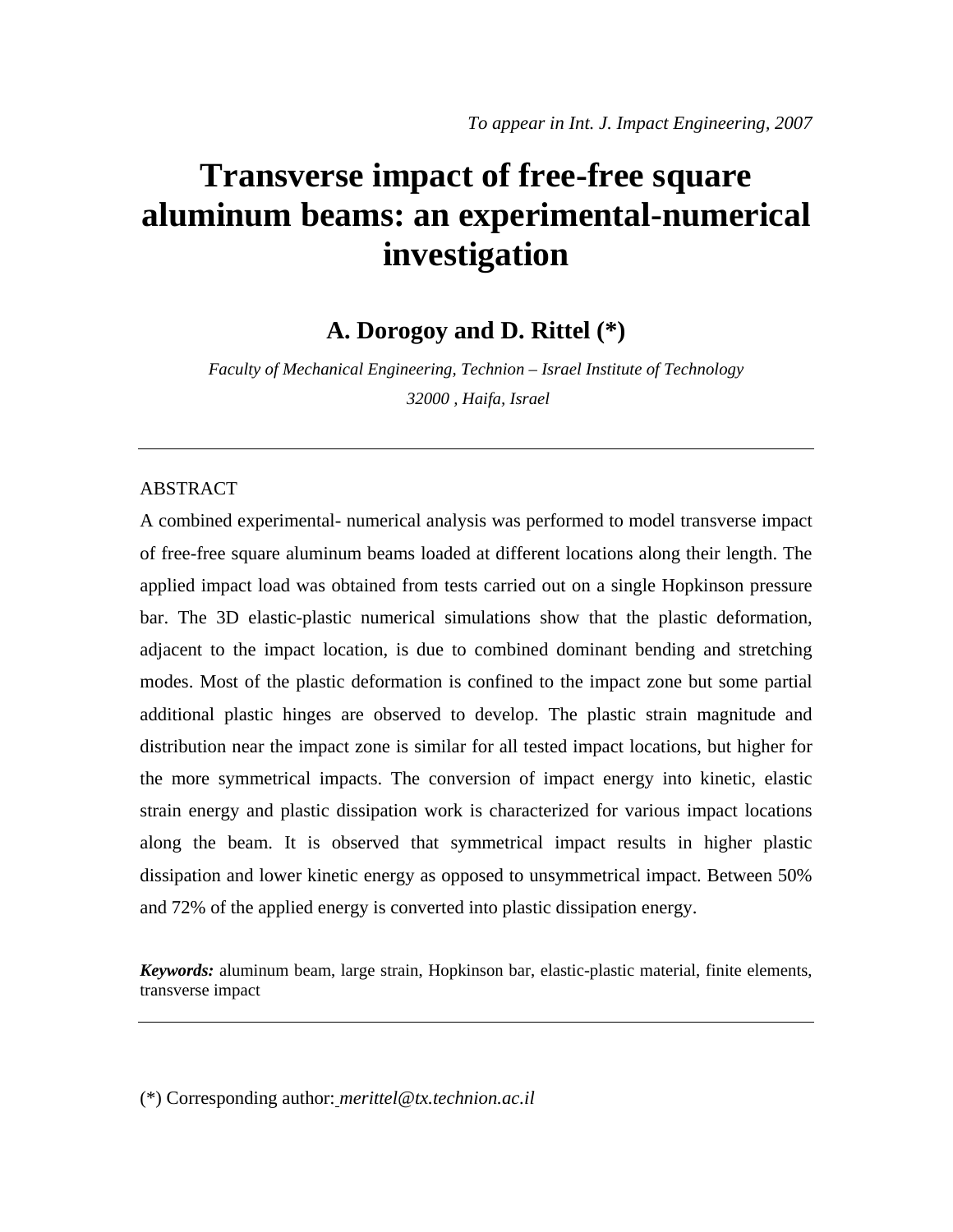#### 1. **Introduction**

The dynamic inelastic behavior of beams has been the subject of many investigations, as shown by Jones [1]. Analytical solutions have been developed for *transversely* impacted beams. These solutions usually apply the classical beam theory which assumes small strains, displacements and rotations. The solutions are usually for a specified pressure pulse which can be step-like, rectangular or triangular. Moreover the material is usually assumed to be *rigid perfectly plastic*.

When the beam is supported, most of the applied energy is converted to strain energy, which results in relatively large plastic deformations. By contrast, when the beam is not supported, the external work is transformed into kinetic and elastic strain energy, as well as plastic dissipation.

 A free-free beam subjected to central pulse loading was first studied by Lee *et al* [2], with the simplified assumption of a rigid plastic material. The authors stated that the rigid plastic assumption can be expected to provide a satisfactory approximation to the real elastic-plastic problem if the final strains are large with respect to elastic strains. This requires that the plastic work done in the central plastic hinge should be much larger than the maximum stored elastic energy of the bent beam subjected to the limit moment.

 Jones and Wierzbicki [3] developed a theoretical procedure to analyze free-free beams subjected to dynamic pressure load. Exact theoretical solutions for a uniform beam under triangular and step pressure pulse were presented. Their solution relies on the classical beam equations and assumes again that the beam is made from a rigid-perfectly plastic material. It also assumes small strains and negligible elastic effects. Jones and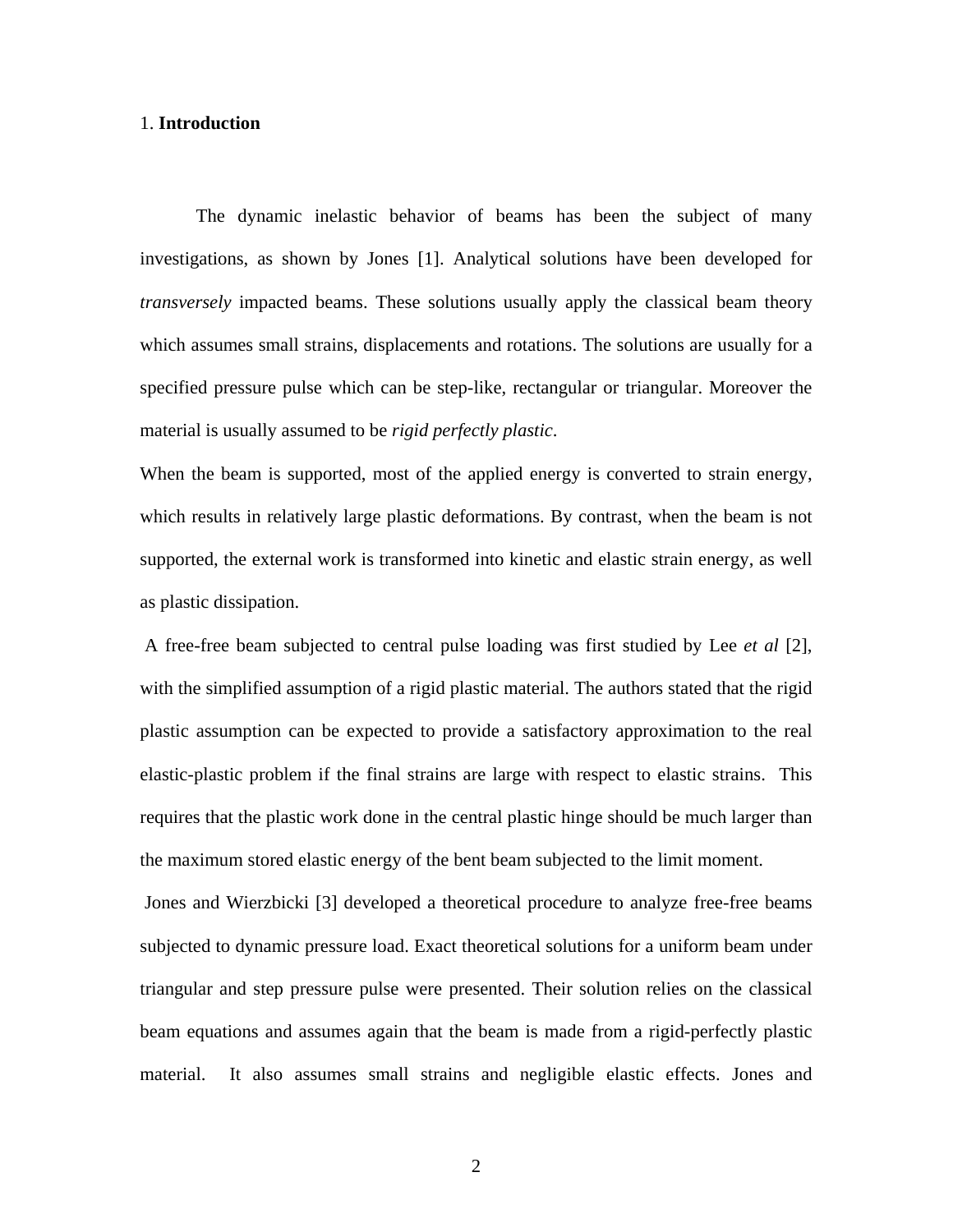Wierzbicki [3] concluded that it is more difficult to break a free-free beam, as found in space structures, than a supported beam because only  $\sim$ 25% of the external energy is converted into plastic work. The remaining 75% of the energy causes a rigid body acceleration of the beam.

Yang *et al.* [4] studied the small deflection response of a rigid perfectly plastic free-free beam subjected to a concentrated step load at any cross section along its span, and concluded that no less than 2/3 of the input energy is transformed into kinetic energy, meaning that the plastic energy dissipation in the plastic hinges is always less than 1/3 of the total input energy.

Yu, *et al.* [5] presented a dynamic analysis of an *elastic-plastic* free-free beam subjected to impact by a projectile at its mid span, or to triangular distributed impulse along the beam. Their governing equations, which were based on a small deflection formulation, were solved numerically. Their results were compared with the instantaneous experimental recordings using high speed photography, and good agreement was reported. These authors concluded that an elastic-plastic analysis is necessary to provide a more accurate prediction on the plastic dissipation and possible failure of the dynamically loaded free-free beams.

Yang and Xi [6] conducted an experimental-theoretical study of free-free beams subjected to impact at any cross-section along its span. Their theoretical model assumes an elastic plastic material with linear strain hardening. These authors concluded that the energy partitioning is different for symmetrical and unsymmetrical impacts. The free-free beam will dissipate more plastic work for a symmetrical impact, so that the latter results in greater damage and failure.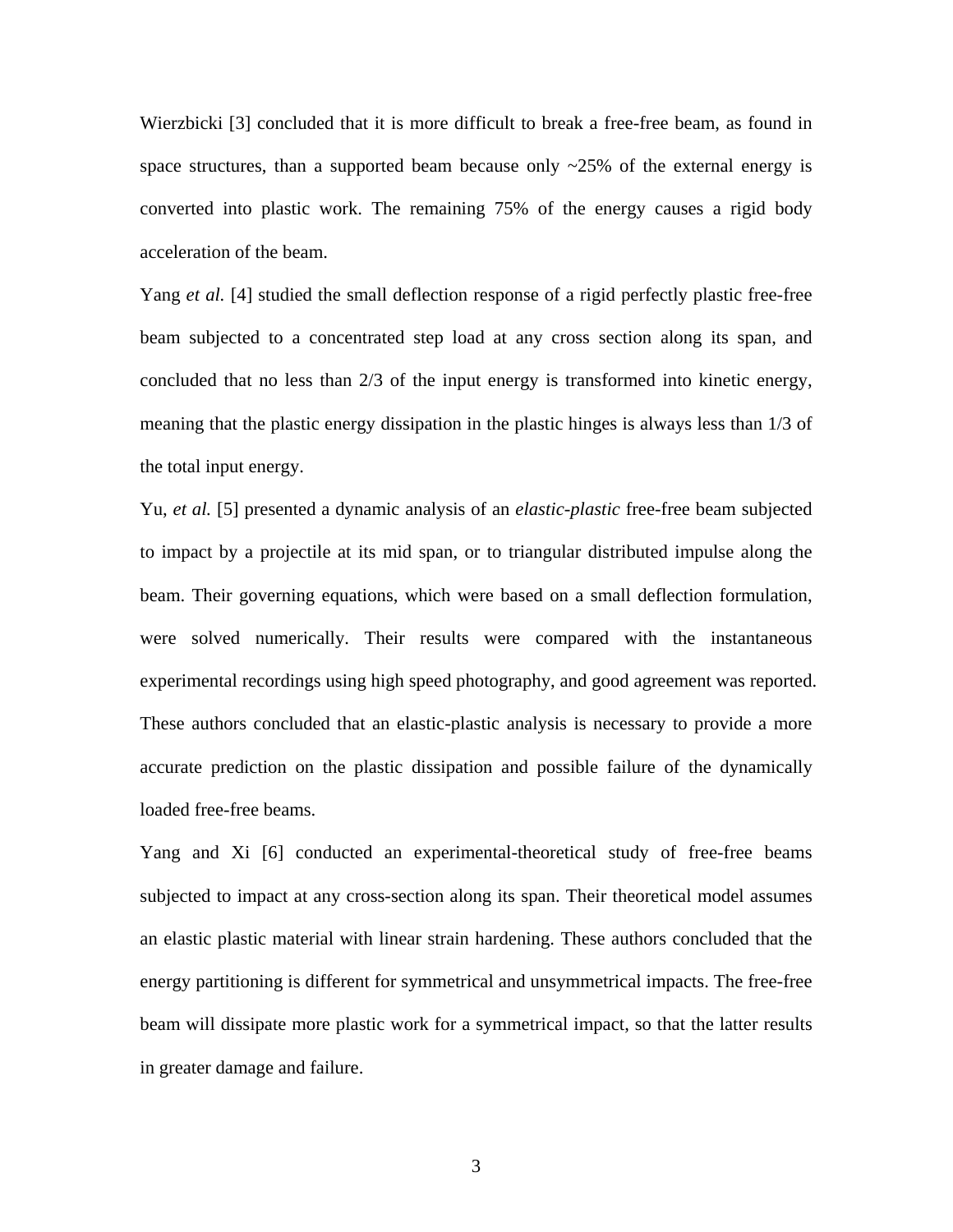From the above-mentioned works, it appears that accurate characterization (without any simplifying assumptions, not even Kirchhoff assumptions) of the plastic damage and energy partitioning for low energy transverse impacts still needs to be carried out. Therefore, we present a hybrid experimental-numerical investigation of freefree aluminum square beams subjected to transverse impact at four different locations along their length. The impact energy is low, less than 0.75 the elastic energy storage capacity of the beams, and the elastic strain is not neglected. Hence, a 3D transient numerical elastic-plastic analysis for large strains is performed. The impact load is applied and measured using a single Hopkinson bar apparatus. The measured experimental load is used as an input into the numerical simulations. The amount of damage and the energy partitioning for the four impact locations is investigated.

The first part of the paper describes the experimental setup and results, while the second part describes the numerical procedures and results. These two parts are followed by a summary and concluding remarks.

| Nomenclature     |                                                                          |
|------------------|--------------------------------------------------------------------------|
| x,y,z            | cartesian coordinates                                                    |
| b, h, L, d, V    | geometrical parameters of the beam : width, height, length, diameter and |
|                  | volume.                                                                  |
| $E$ , $E_p$      | elastic modulus, bilinear plastic modulus                                |
| $\mathcal V$     | Poisson's ratio                                                          |
| $\rho$           | density                                                                  |
| $\sigma_{\rm v}$ | yield stress                                                             |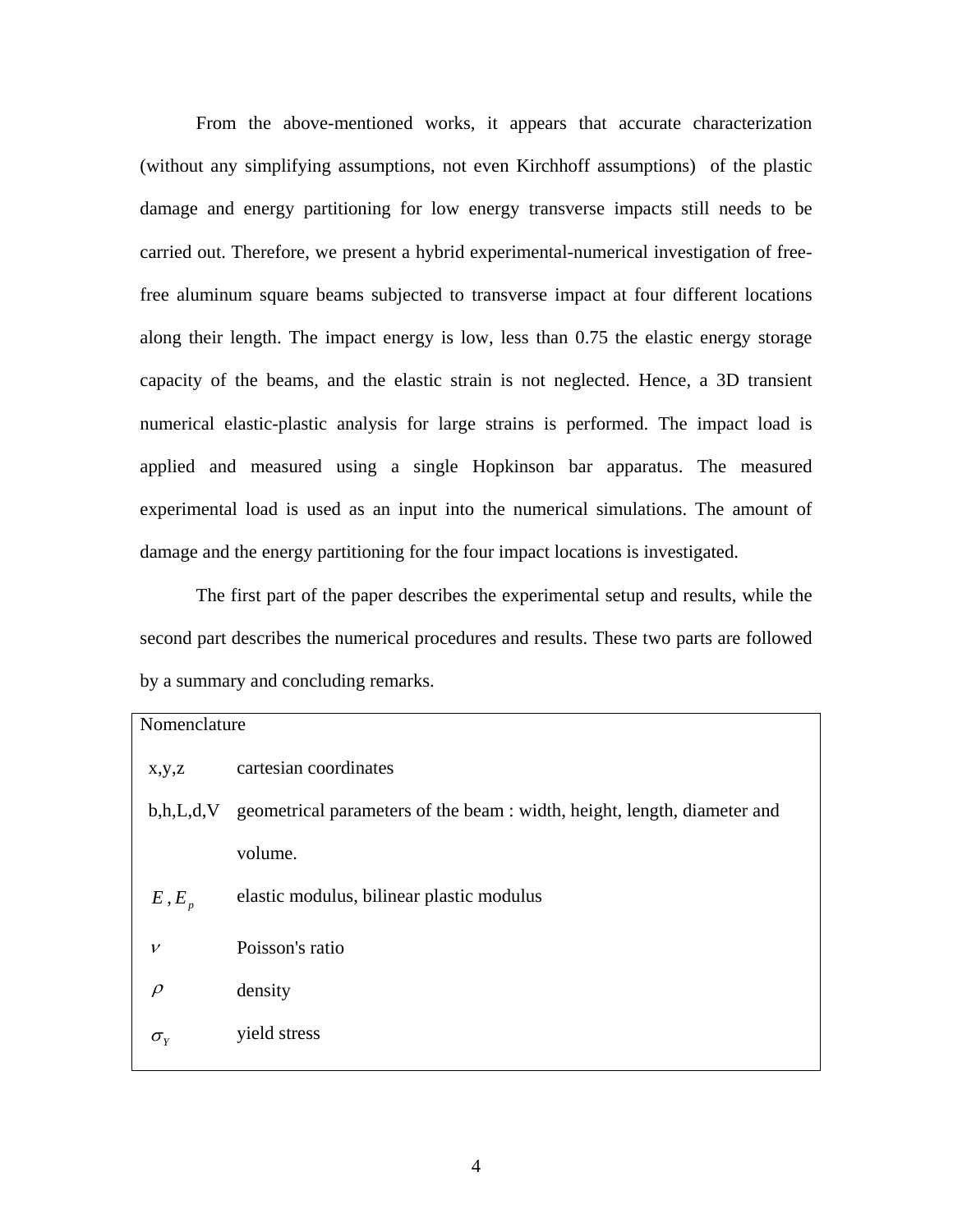| $W_{i}$                    | applied impact energy                                                |
|----------------------------|----------------------------------------------------------------------|
| $W_{\iota}$                | kinetic energy of the whole beam                                     |
| $W_{\scriptscriptstyle e}$ | elastic strain energy of the whole beam                              |
| $W_{p}$                    | Plastic dissipation energy in the whole beam                         |
| $W_{\rm max}^e$            | Maximum elastic energy storage capacity of the beam                  |
| R                          | Ratio between the applie impact energy to the maximum elastic energy |
|                            | storage capacity of the beam                                         |
|                            |                                                                      |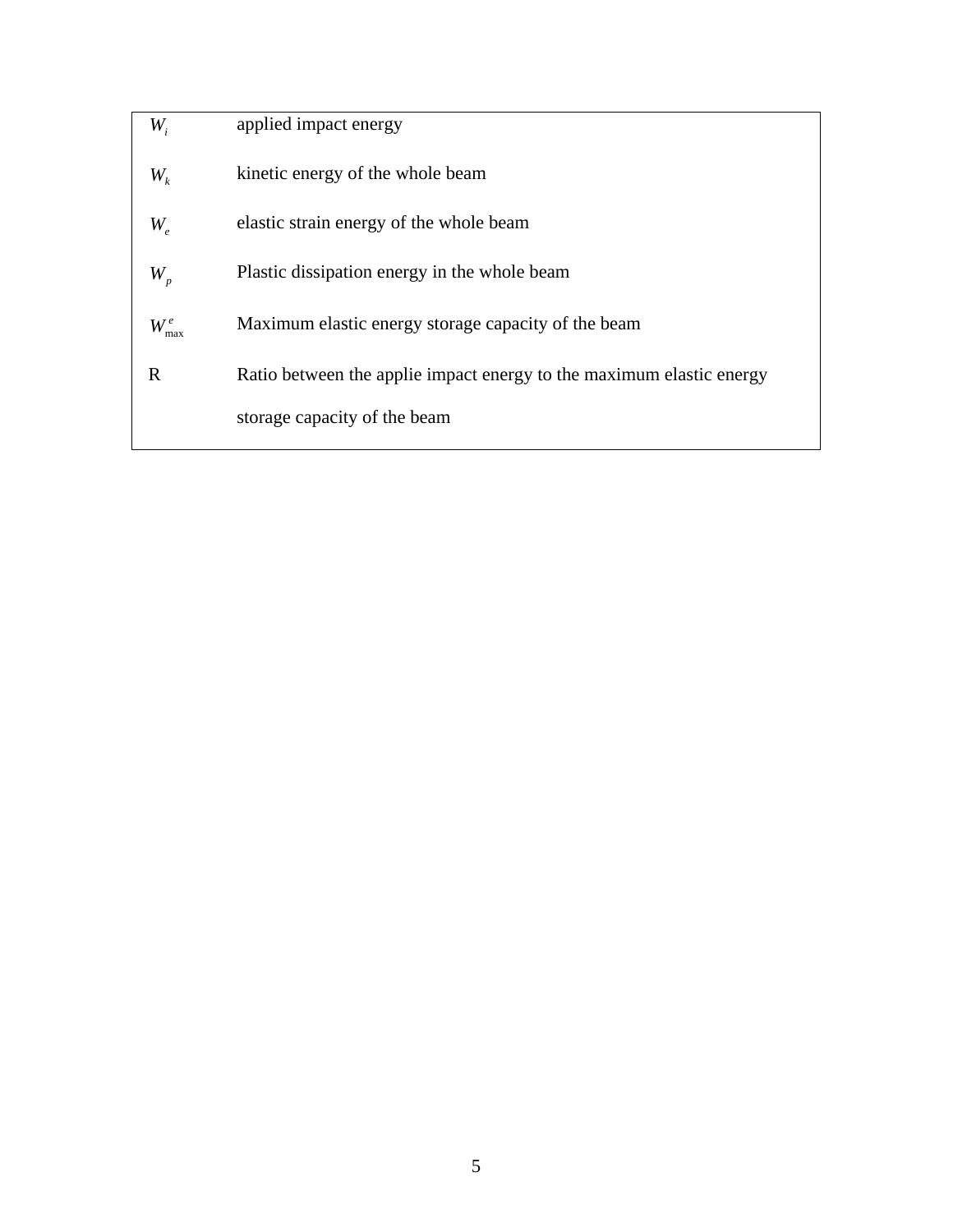#### **2. Experimental setup and results**

#### *2.1 Experimental setup*

Four 6061-T651 aluminum alloy beams were transversely impacted using a single Hopkinson pressure bar apparatus (Kolsky, [7]). The aluminum beams had a square cross section of  $b \times h = 12.7 \times 12.7$  [mm<sup>2</sup>], and a length of  $2L = 0.5$  m. The beam was impacted at four different locations (figure 1):  $\frac{\Delta}{c} = 0.0, 0.40, 0.67$  and 0.90 L  $\frac{x}{x}$  = 0.0, 0.40, 0.67 and 0.90 respectively.

The experimental setup consisted of an Hopkinson bar that is brought in contact with the beam at  $(x, y, z) = (0, 0, h / 2)$  (figure 2). In this one-point impact experiment, a cylindrical striker, fired by the air gun, impacts the Hopkinson bar and generates stress waves that travel along the bar and impinge upon the beam. The (1D) stress waves are recorded by strain gages mounted on the Hopkinson bar. These are used to calculate the applied load on the specimen as well as the striker velocity [7]. The striker diameter and length are:  $d^{\phi} \times L_s = 12.7 \times 207$  [mm] respectively. The incident bar diameter and length are:  $d^{\phi} \times L_{H} = 12.7 \times 717$  [mm]. The striker and the bar are made of Maraging 250 hardened steel. Two strain gages are cemented on the incident bar, 300 mm from the edge that is in contact with the specimen. Recording applied loads is not possible when beams are loaded by various projectiles (e.g. bullets), so that the advantage of impact loading using a single Hopkinson bar apparatus is clear, as the load is both applied and measured with the same apparatus.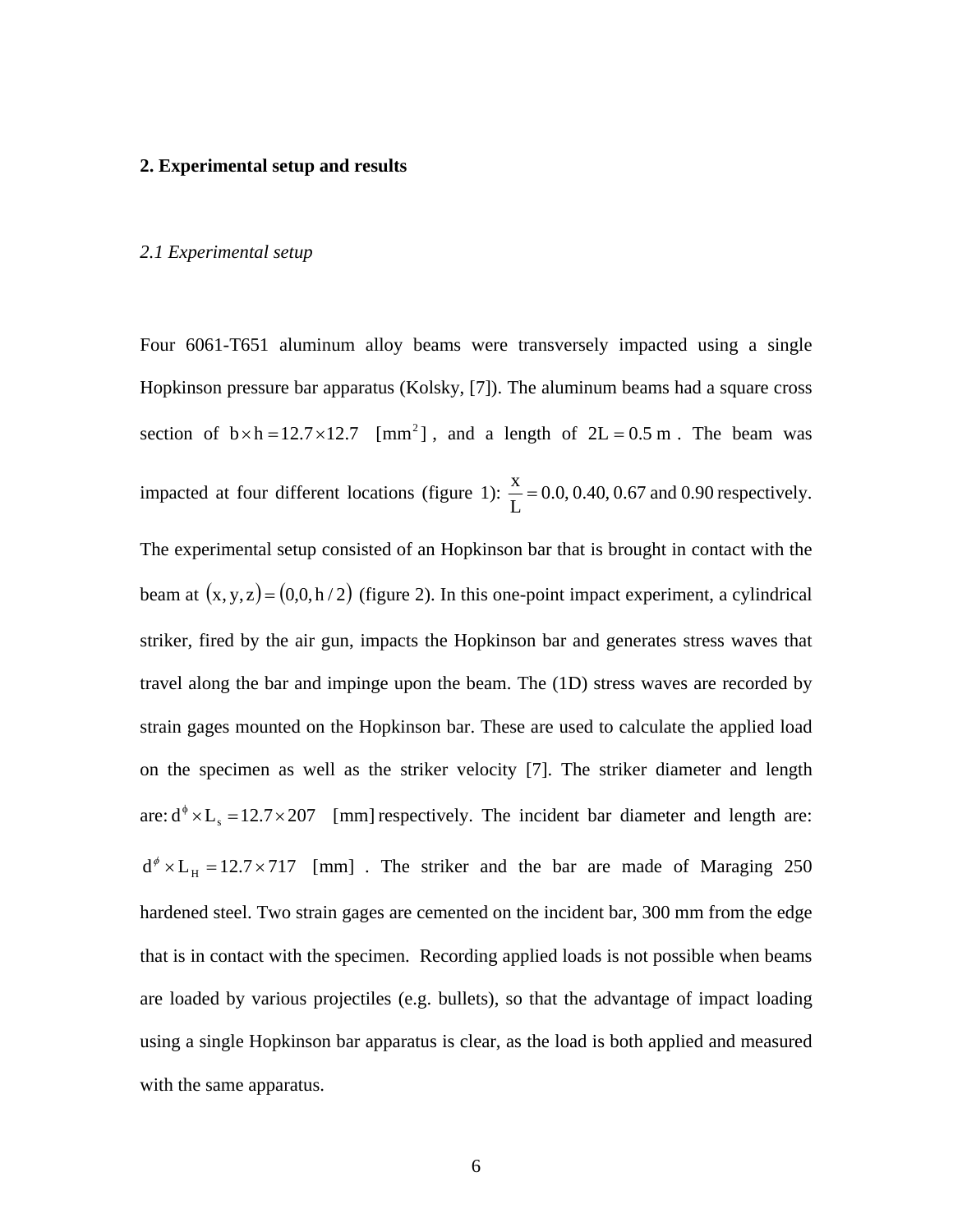#### *2.1 Experimental results*

The main experimental results consist of four curves that describe the impact load for the four different impact locations,  $x/L = 0$ , 0.4, 0.67 and 0.9, as shown in figure 3. The approximations of these graphs, which were used in the subsequent numerical analyses are indicated by various symbols. For the four experiments, the typical striker velocity was 33 m/s.

#### **3. Numerical analysis**

#### *3.1 Numerical procedure*

Abaqus explicit version 6.6-1 [8] was used to simulate the impacted beams. 3D transient elastic- plastic analyses with geometrical nonlinear capabilities were applied. The mesh consisted of 71424 elements of type C3D8R. These elements are linear, brick shaped with 8 nodes which use reduced integration and hourglass control [8]. The element size used is ~1.05 mm in size. This element size insures numerical convergence i.e. further decrease of mesh size does not change the results substantially. The mesh near the edge of the beam is seen in figure 4a.

The aluminum beam was assumed to be an elastic plastic material with bilinear isotropic hardening. The following material properties were used: density  $\rho = 2700 \frac{Kg}{m^3}$ , Young's modulus  $E = 68.9$  *GPa* and Poisson's ratio  $v = 0.33$ . The plastic modulus was taken to be  $E_p = 133 MPa$  and the yield stress  $\sigma_y = 276 MPa$ . The time is normalized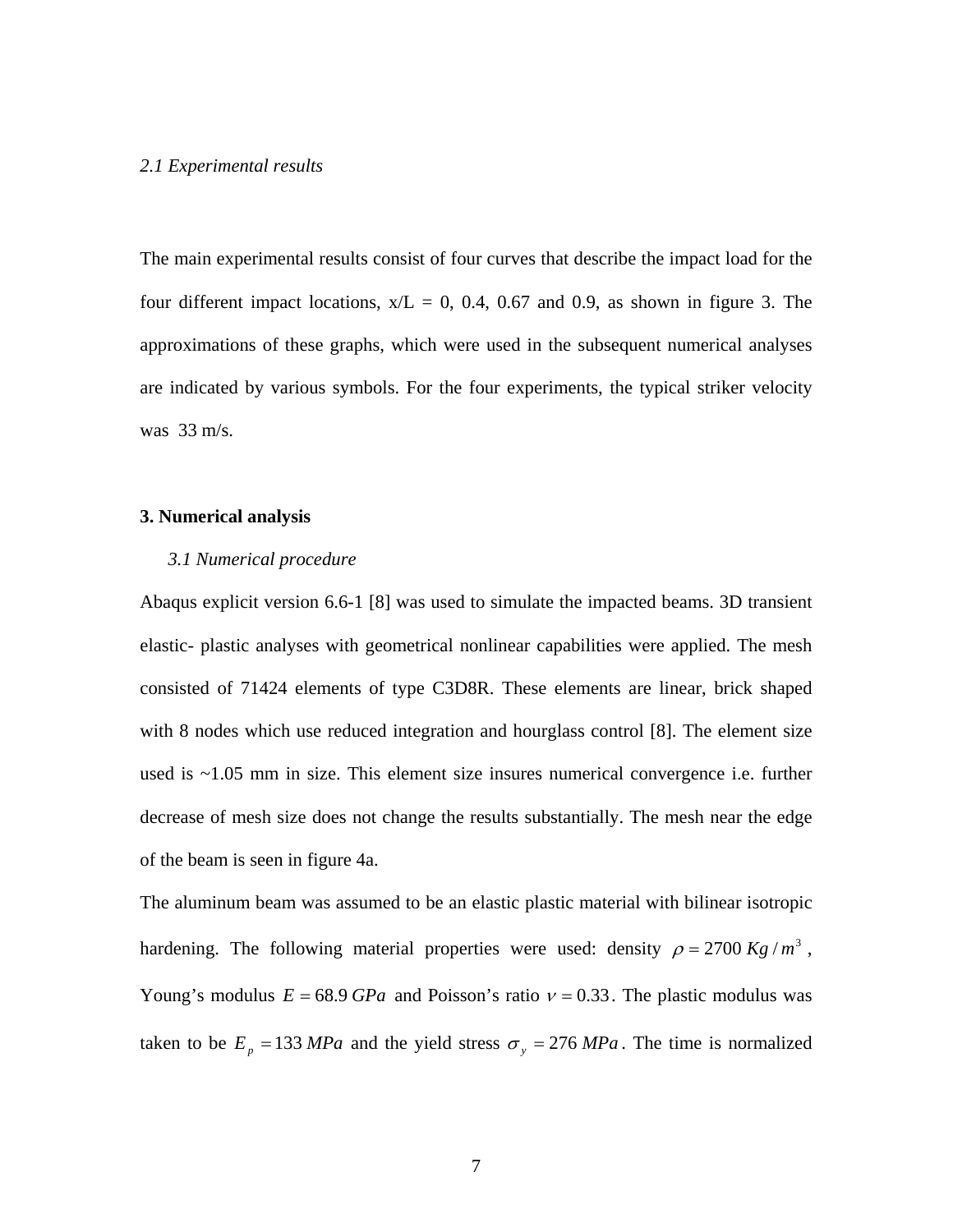by  $t^* = \frac{C}{L}$  $t^* = \frac{tC_v}{t}$  where  $C_v = \sqrt{E/\rho}$  is the longitudinal wave speed in aluminum and  $L = 0.25$  m is half the length beam. The normalized time is a measure for the number of times a stress wave can travel along the half length of the beam. The analyses were stopped at  $t^* = 101$  (5 ms) while the duration of the impact was approximately  $t^* = 1.82$  (90 µs). The load was applied as a uniform distribution of pressure on a rectangle 12.7 mm \* 12.7 mm shown in figure 4b. Finally, the beam was not supported, thus allowing for rigid body motion.

#### *3.2 Numerical results*

The numerical results consist of two parts. The first part describes the beam deformation, emphasizing plastic strains. First the calculated beam shape is introduced. Next, the distribution, magnitude and evolution of the plastic damage are described and quantified. The second part addresses energy partitioning in the whole beam up to  $t^* = 101$ .

#### *3.2.1 Plastic deformations*

The transverse displacements of the beam  $(u<sub>x</sub>)$  along its length  $-L \le x \le L$  at  $(y, z) = (0, h/2)$  are plotted in figure 5, for the following impact locations:  $x/L = 0$ ,  $x/L = 1$  $-0.4$ ,  $x/L = -0.67$  and  $x/L = -0.9$  respectively. The deformed beam shape is plotted for five distinct time values:  $t^* = 20.2, 40.4, 60.6, 80.8$  and 101 (1, 2, 3, 4 and 5 ms, respectively). It can be observed that higher values of x/L results in higher displacements. This can be explained by the fact that, when the impact is closer to the edge of the beam,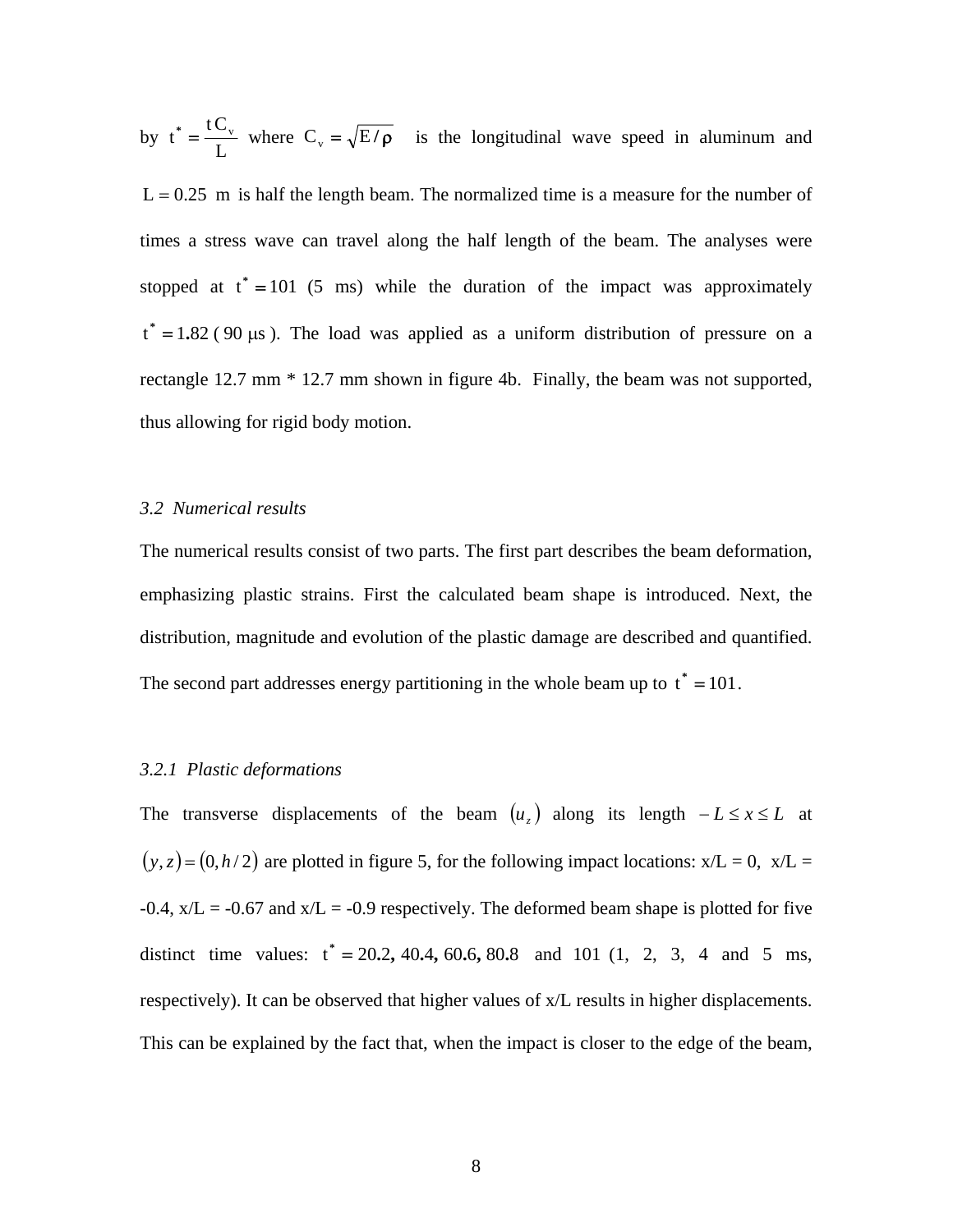larger rotations occur, which add to the translation and cause higher overall displacements.

The deformed meshed beam with a cut view at the impact location of  $x/L = 0$  at time  $t^*$  =101 is seen in figure 6. The equivalent plastic strain distribution is plotted on the outer surfaces showing the hinge shape, and indicating that the extent of the hinge is approximately twice the beam width.

The variation of the equivalent plastic strain at point P  $(x/L, y/h, z/h) = (0, 0, -1/2)$ for impact location of  $x/L = 0$  is plotted in figure 7. It is observed that most of the plastic deformation develops during the early stages of loading. When loss of contact occurs between the Hopkinson bar and the beam  $(t^* > 1.82)$ , stress waves which travel

along the beam continue to alter the plastic deformation. At  $t^* = 101$ , the plastic deformation of point P can be considered as completed.

The distribution of the total bending strain  $\varepsilon_{rr}$  on a path which passes trough the point P is plotted in figure 8. The path is shown in figure 6, and it stretches between  $-1/2 \le z/h \le 1/2$ . The distribution is for time  $t^* = 101$ , at  $x/L = 0$ , 0.4, 0.67 and 0.9 respectively. This figure shows that the impact causes bending deformation at all the impact locations. Bending is accompanied by some stretching since the positive strains at  $z/h = -0.5$  are slightly larger in absolute value than the strains on the impacted face at  $z/h = 0.5$ . The distribution is not a straight line, which indicates that the assumption of the Euler-Bernoulli beam theory for transverse impact problems [1, 5-6] may lead to some inaccuracy.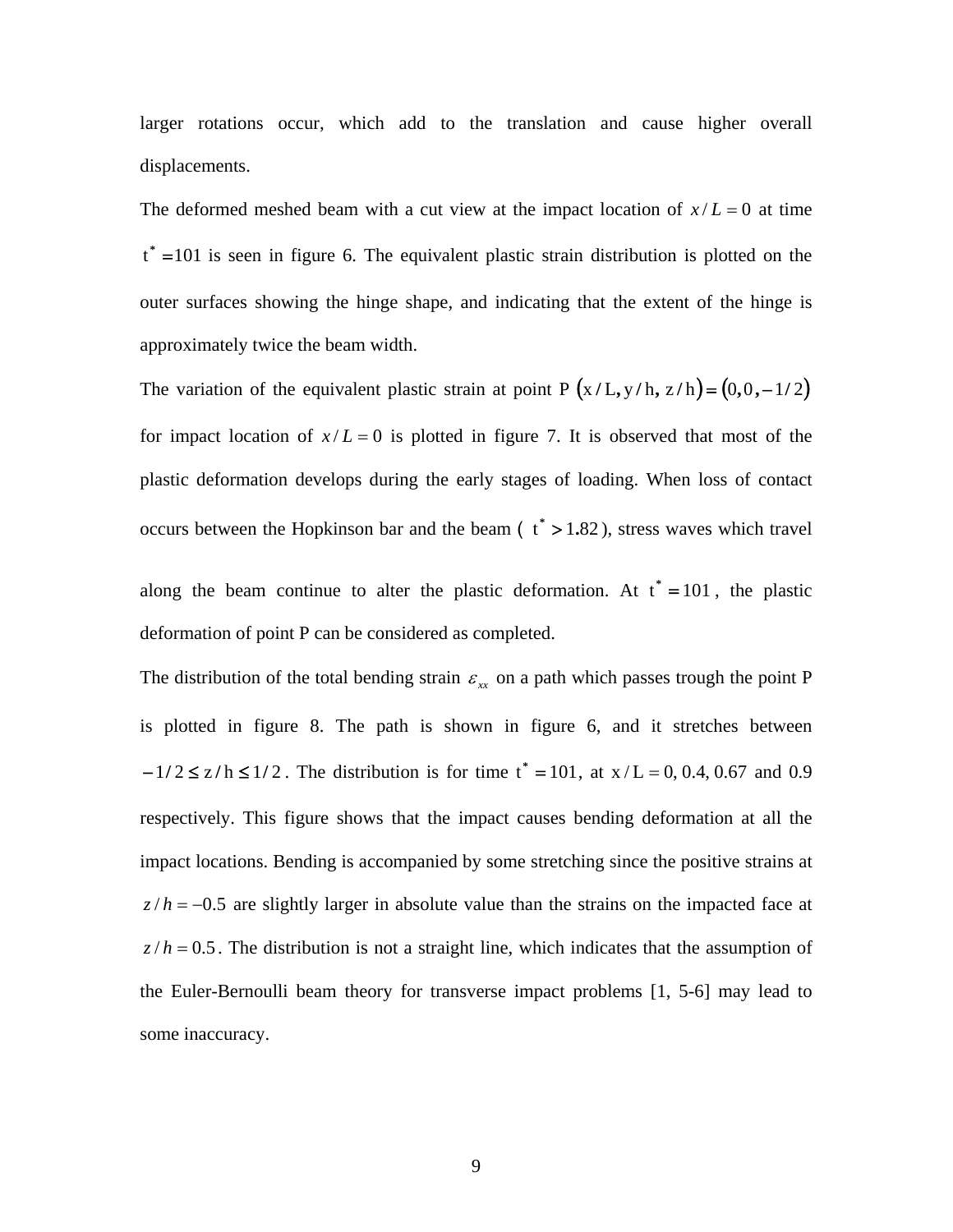The equivalent plastic strain along the path of figure 8 is plotted in figure 9, for time  $t^* = 101$  at  $x/L = 0$ , 0.4, 0.67 and 0.9 respectively. It can be observed that for impact locations  $x / L = 0$ , 0.4, 0.67 a full plastic hinge is developed, while for  $x / L = 0.9$  only a partial plastic hinge is formed since the equivalent plastic strain in the range − 0.09 < 2*z*/ *h* < 0 is zero. The partial hinge is probably because of the lower impact energy at  $x/L = 0.9$  and the fact that more of this energy is converted to kinetic energy in comparison to the other impact locations. The distribution is quite symmetric around the "neutral axis" since the stretching of the beam is very small.

The bending strain  $\varepsilon_{xx}$  along the length of the beams at  $t^* = 101$  is plotted in figure 10, where the path is similar to that used for figure 5. The largest difference between the maximum bending strain of  $x / L = 0.0$  and  $x/L = 0.9$  is ~33%.

The equivalent plastic strain along the whole beam at  $t^* = 101$  is plotted in figure 11. It can be observed that the impact at  $x/L = 0$  results in a maximum equivalent plastic strain at the impact point of 2.8%, while for impact locations  $-x/L = 0.4, 0.67, 0.9$  the maximum equivalent plastic strain is 1.9%, 1.8% and 1.3% respectively. For the impact location  $x/L = 0$ , four secondary partial hinges appear at symmetric locations  $x/L = \pm 0.44$  and  $x/L = \pm 0.74$ . For impact location  $x/L = -0.4$  three secondary partial hinges appear at locations  $x/L = -0.79$  and  $x/L = 0.39$  and  $x/L = 0.78$ . At ,  $x/L = -0.67$  there is only one secondary partial hinge at location  $x/L = 0.65$ . Finally, no secondary distinct hinges are observed for impact location  $x/L = -0.9$ although considerable plastic deformation is evident at  $-0.8 < x / L < 0.7$ .

The secondary partial hinges develop long after the applied force has ceased to act. The equivalent plastic strain distribution along the beam impacted at  $x / L = 0$  is plotted in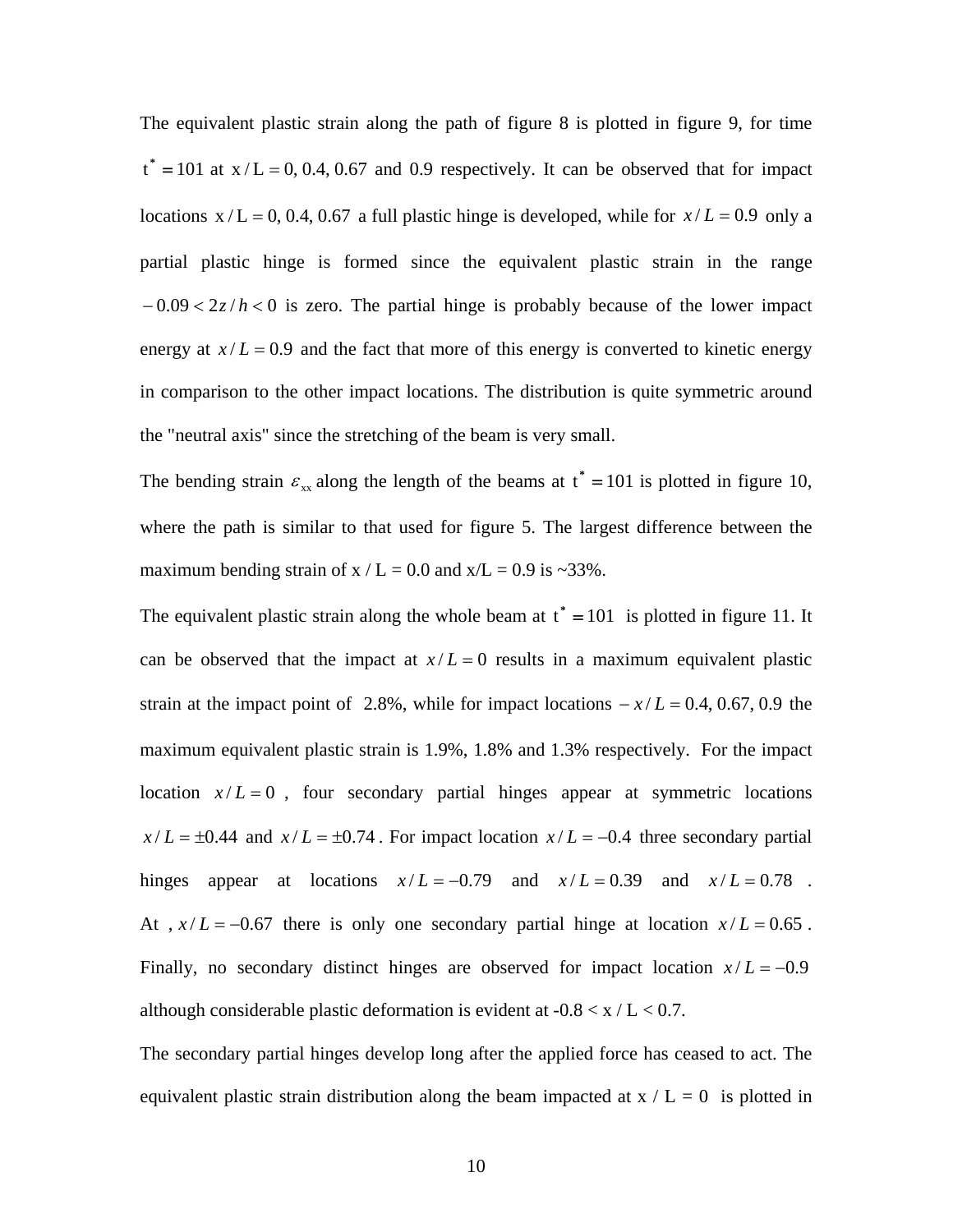figure 12 for times  $t^* = 5.05, 10.10, 15.15, 20.21$  and 101.0. The applied load (figure 3) becomes zero at about  $t^* = 1.8$ , while the first hinge at  $x/L = 0.73$  starts to develop at  $t^* = 5.05$  until full completion at  $t^* = 10.10$ . This hinge is in opposite direction to the main hinge at the impact location. The second hinge at  $x / L = 0.44$  is not observed at  $t^* = 10.10$  but is fully developed at  $t^* = 15.15$ . The deformed meshed beam with the equivalent plastic strain distribution at  $t^* = 101$  near the partial hinge at  $x/L = 0.44$  is shown in figure 13a. The equivalent plastic strain along the path seen in figure 13a is plotted in figure 13b. Figure 13 reveals that the inner half width of the beam remains elastic. For higher energy impacts this hinge would probably be fully plastic.

#### *3.2.2 Energy partitioning*

The applied impact energy  $(W_i)$  turns into kinetic  $(W_k)$  and internal energy  $(W_{i})$ . The internal energy consists of elastic strain energy  $(W_e)$  and plastically dissipated energy  $(W_p)$ :  $W_{in} = W_e + W_p$ . The energy is conserved and hence:  $W_i = W_k + W_e + W_p$ . The calculated applied impact energies were 33.3, 33.0, 34.0 and 25.3 J for impact locations  $x/L = 0$ , 0.4, 0.67 and 0.9 respectively. The kinetic energy of the striker is:  $m_s V_s^2 = 114.2$  J 2  $\frac{1}{2}$  m<sub>s</sub> V<sub>s</sub><sup>2</sup> = 114.2 J (m<sub>s</sub> is the striker mass and V<sub>s</sub> = 33 m/s is the striker velocity prior to the impact with the Hopkinson bar). It means that 22%-30% of the kinetic energy of the striker are applied to the beam. The beam maximum elastic strain energy capacity is calculated to be  $W_{\text{max}}^e = \frac{y}{2} = 46.4 \text{ J}$ *E*  $W_{\text{max}}^e = \frac{\sigma_y^2 V}{2.7} = 46.4$ 2  $\frac{e}{2\pi} = \frac{\sigma_y^2 V}{2E} = 46.4 J$  (V being the beam's volume). The ratio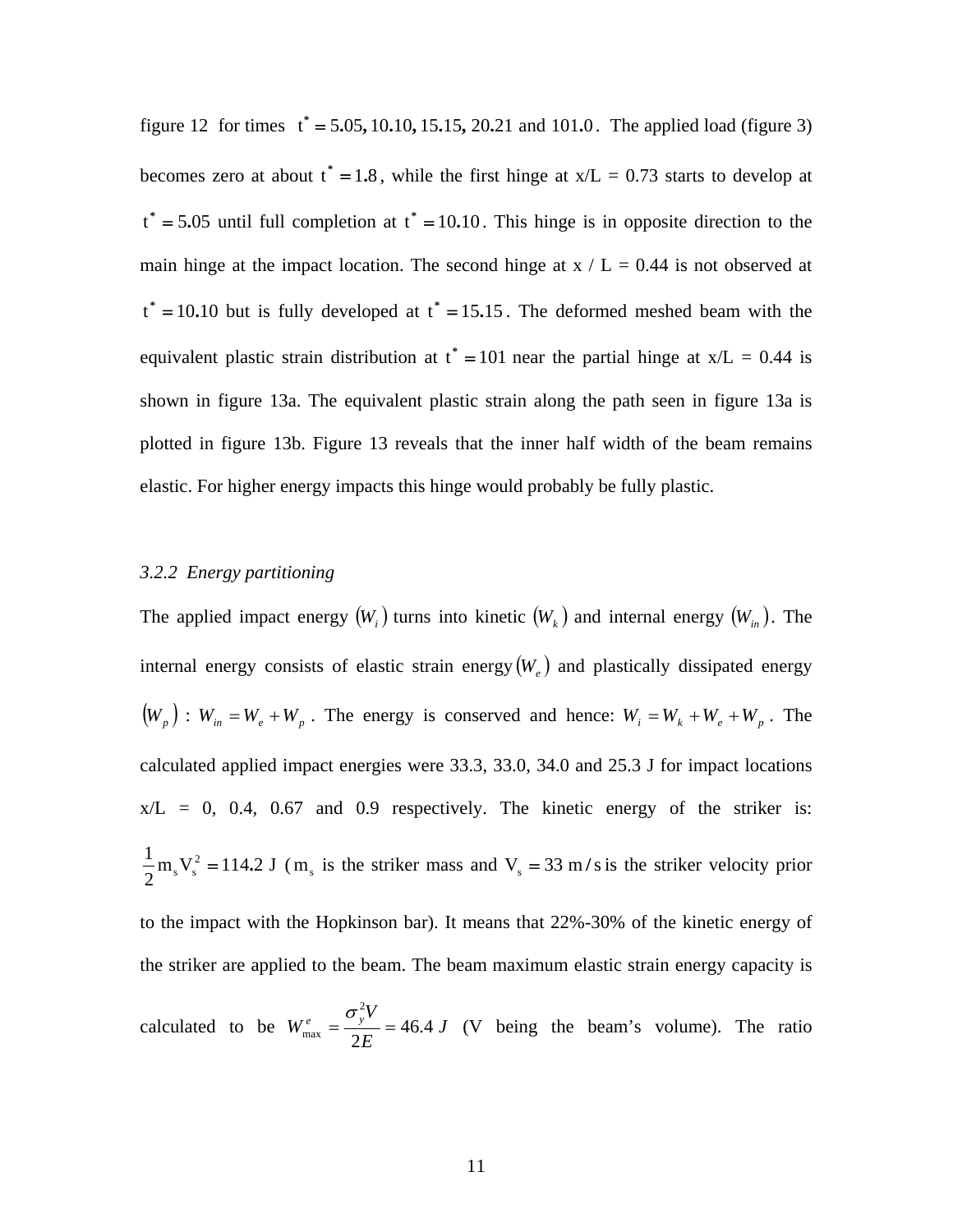*e i W*  $R = \frac{W_i}{m}$  [5] between the applied impact energy and the maximum elastic strain energy max

capacity of the beam is 0.72, 0.71, 0.73 and 0.55. The characteristic evolution of the different energies with time is shown in figure 14, in which the energy partitioning for impact location  $x/L = 0$  is plotted. The energies are presented as percentage of the applied impact energy. In the early stage of loading, up to  $t^* = 4$ , most of the applied energy is converted to kinetic energy, but with time, the plastic deformation develops and the kinetic energy decreases. The kinetic energy is interchangeable with the elastic strain energy and their oscillations coincide for a large time. The plastic dissipation energy grows with time because the stress waves inside the beam continue to cause plastic deformations long after the applied force has become zero. The plastic dissipation energy remains constant for a time greater than  $t^* = 65$ , therefore, the plastic deformation process at  $t^* = 101$  can be considered as completed as already mentioned. The sum of the internal and kinetic energies is equal to the applied energy as shown in figure 14 (for  $t^* > 2$  when all energy has been applied since the results are normalized by the full applied energy and not the instantaneous applied energy).

The evolution of the elastic strain energy during the first  $t^* = 101$  is plotted in figure 15. This energy fluctuates and is interchangeable with the kinetic energy. It can nevertheless be observed that for time range  $65 < t^* < 101$ , it varies between 2% - 16%. The average values over the time range  $0 < t^*$  < 101 are 10.7%, 9.9%, 10.1% and 13.9% for impact locations  $x/L = 0$ , 0.4, 0.67 and 0.9 respectively. This high relative elastic strain energy can not be neglected a-priori, and hence a full elastic plastic analysis is necessary and a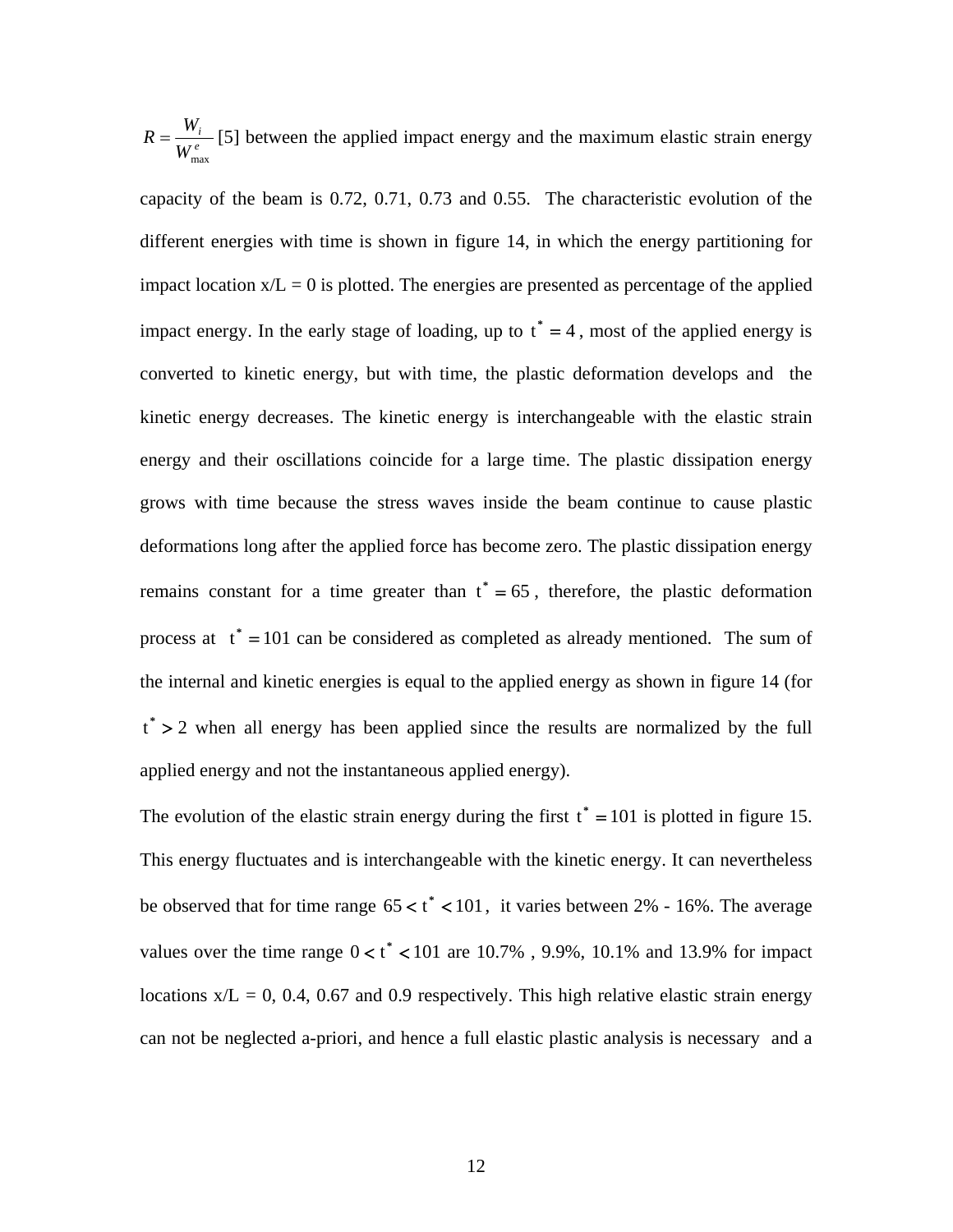solution using plastic-rigid approach may be inaccurate. This supports the conclusions of [5].

The evolution of the kinetic energy for the four impact locations is plotted in figure 16. The average values over the time range  $0 < t^* < 101$  are: 21.2%, 25.2% 35.2% and 43.2% for  $x/L = 0$ , 0.4, 0.67 and 0.9 respectively. It can be observed that when the impact location is less symmetrical, the kinetic energy increases since the impact increases the rotations.

The dissipated plastic work is plotted in figure 17. Dissipation reaches relative values of 76%, 71%, 59% and 52% of the total applied impact energy for impact locations x/L  $= 0, 0.4, 0.67$  and 0.9 respectively. It is therefore clear that when the impact location is more symmetrical, the relative amount of the dissipated energy is higher, and hence more irreversible plastic damage will occur. The same conclusion has been reached in [6]. For symmetrical impact  $x / L = 0$ , the results of [6] are that 83% of the applied energy is dissipated plastically and 14% is converted to kinetic energy. The present study shows that 76% is dissipated and the kinetic energy for time greater than  $t^* = 44.4$  *fluctuates* between 12% and 26% with an average of 21% for the first  $t^* = 101$ . This difference in the energy partitioning, although not huge, might be related of the use of different materials properties, different levels of applied energy (higher in [6]) and the simplified Kirchhoff assumptions used in [6] which were not used here.

#### **4. Summary and Conclusions**

Square, free-free aluminum alloy beams were impacted transversely at four different locations using a single Hopkinson bar setup. The strain gages readings during the impact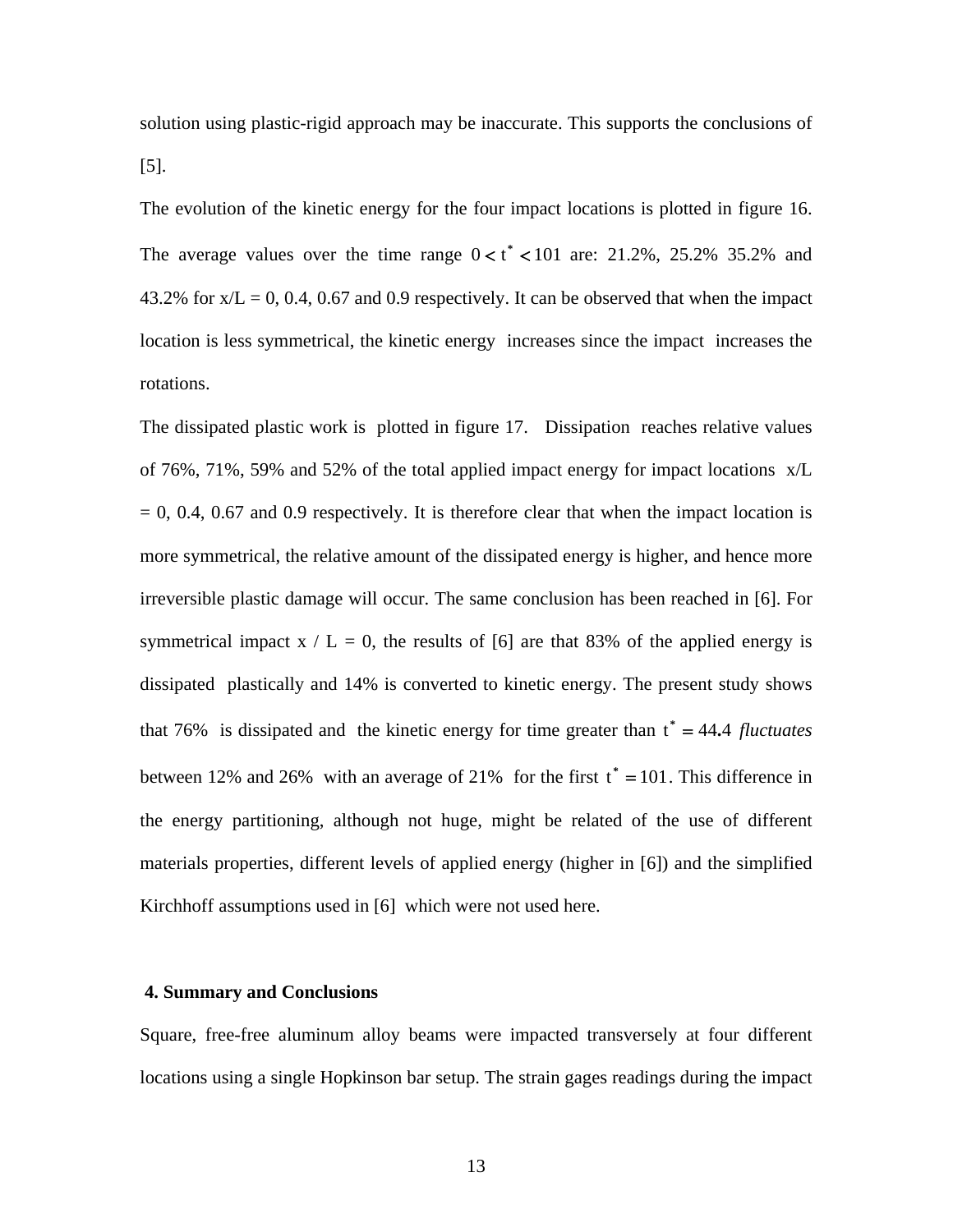were recorded and used to determine the impact time-force curve. The dynamic response of the beams was investigated numerically. The numerical simulations were threedimensional, transient, with an elastic plastic hardening material model. Moreover, large deformations were taken into account for arbitrarily shaped load functions that are obtained from the experiments. These aspects complement previous works [1-6].

An explicit finite elements solution [8] was applied to model four beams subjected to the transverse impacts at four different locations  $x/L = 0$ , 0.4, 0.67 and 0.9. The impact was simulated for a comparably long duration of  $t = 5$  ms.

It was observed that when a square aluminum beam is transversely impacted, a stationary plastic hinge is created at the point of impact. This hinge is due to combined bending and stretching, where bending is the dominant mode. Most of the plastic deformation is confined to the impact zone  $-1 < x/h < 1$ . Impacts closer to the center of the beam (x/L  $= 0, 0.4$ ) cause higher maximum plastic strains, when compared with impacts that are close to the free edge. Most of the plastic deformation occurs at the early stage of loading  $(t^* < 4)$ , but the propagating stress waves in the beam continue to deform it plastically up to a time of  $t^* = 65$ . Some distinct secondary partial plastic hinges are also observed to develop. The energy of the applied load was 0.55-0.73 of the maximum elastic energy capacity of the beam. This energy is comparably low and causes the elastic strain energy to an average 10%-14% of the total applied energy. Therefore, an elastic- plastic material model is necessary to model the impact, in accord with the conclusions of [5]. Moreover the nonlinear distribution of bending strains at the impact location (figure 8) indicates that the Euler-Bernouilli assumption might cause some inaccuracy in the results. The percentage of the applied energy which is converted to plastic deformation ranges from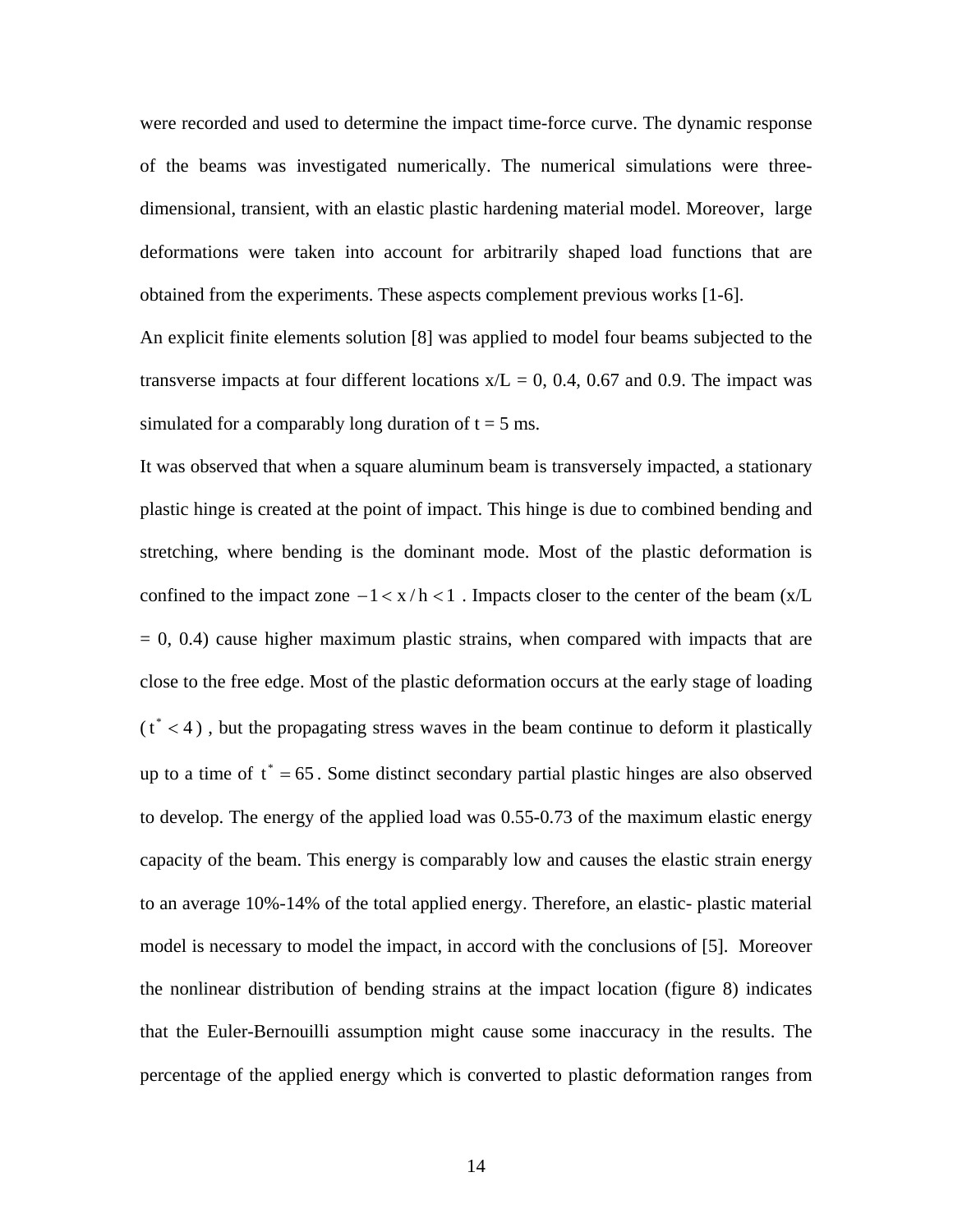72% for symmetric impact location to 52% for impact location of  $x / L = 0.9$ . The conclusion is that the more symmetric the impact location, the greater permanent plastic deformation. The kinetic energy is interchangeable with elastic strain energy and is not constant in time, but its averages ranges from 21% of the applied energy for symmetrical impact to 43% for impact location of  $x/L = 0.9$ .

The conclusions from this work are therefore that symmetrical impacts are more damaging to transversely impacted beams, even at relatively low impact energy levels. Unsymmetrical impacts, by contrast, will impart a higher kinetic energy to the beam. An elastic-plastic analysis is required to accurately model the beam's response. It also appears that the Euler-Bernouilli assumptions may induce some inaccuracy in the results.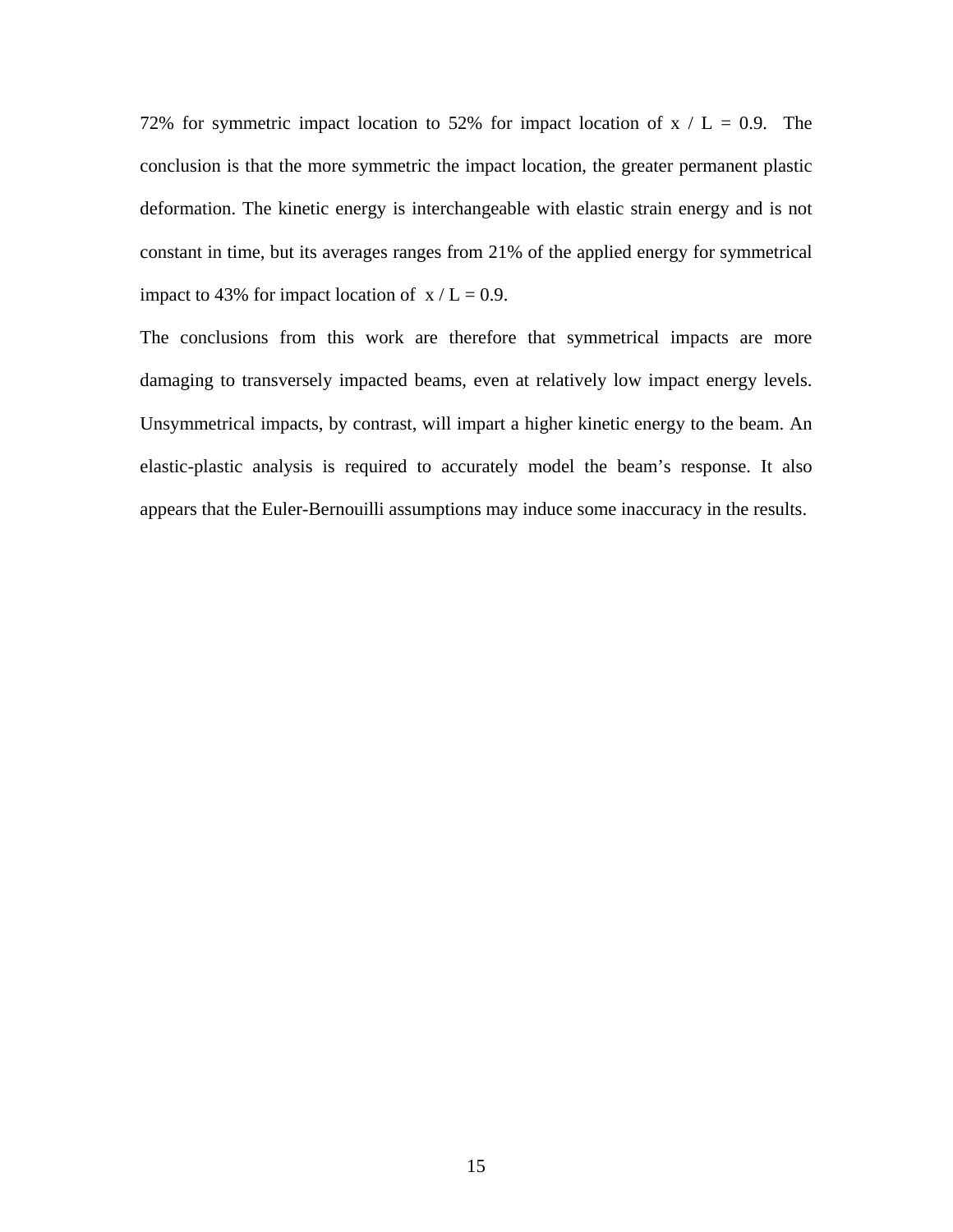#### **References**

- [1] Jones, N., Structural Impact, Cambridge University press 1989, first paperback edition (with corrections) 1997.
- [2] Lee, E. H., Symonds, P. S., Large plastic deformations of beam under transverse impact, J Appl Mech, 1952, pp. 308-314.
- [3] Jones, N. and Wierzbicki, T., Dynamic plastic failure of a free-free beam , International Journal of Impact Engineering, 1987, vol. 6, no. 3, pp. 225-240.
- [4] Yang J. L., Yu T. X., Reid S. R., Dynamic behaviour of a rigid perfectly plastic free-free beam subjected to step loading at any cross section along its span, Int J Impact Engng, 1998, vol. 21, No. 3, pp. 165-175.
- [5] Yu, T. X., Yang, J. L., Reid, S. R. and Austin, C. D., Dynamic behavior of elastic-plastic free-free beams subjected to impulsive loading, Int. J. Solids Structures, 1996, vol. 33, No. 18, pp. 2659-2680.
- [6] Yang J. L., Xi F., Experimental and theoretical study of free free beam subjected to impact at any cross section along its span, 2003, Int J Impact Engng, vol. 28, pp. 761- 781.
- [7] Kolsky, H., An investigation of the mechanical properties of materials at very high rates of loading, Proceeding of the Physical Society of London, 1949, 62B, pp. 676-700.
- [8] ABAQUS/CAE version 6.6-1, Abaqus, Inc.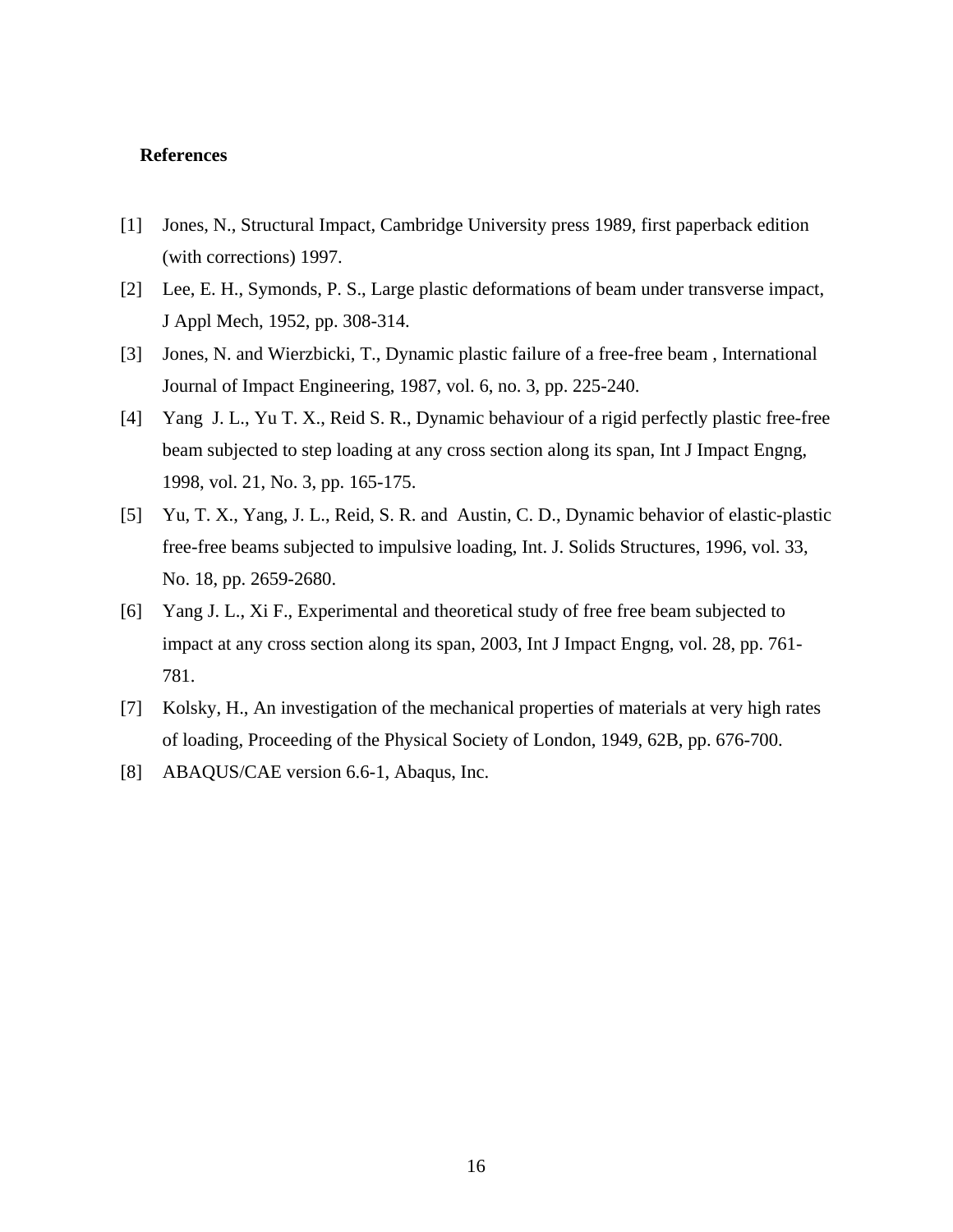#### **FIGURE CAPTIONS**

- Figure 1: The Aluminum beam with coordinate system.
- Figure 2: The experimental setup. a. Sketch of the Hopkinson bar apparatus. b. A front view of the experimental .
- Figure 3: Measured and numerically applied load for impact locations:  $x/L = 0$ ,  $x/L = 0.4$ ,  $x/L = 0.67$  and  $x/L = 0.9$ .
- Figure 4: a. A typical mesh at the edge of the beam. b. The square area on which a uniform pressure vs. time was applied to simulate the impact.
- Figure 5: The transverse displacement  $u<sub>z</sub>$  of the beams. a. impact location  $x/L = 0$ . b. impact location  $x/L = -0.4$ . c. impact location  $x/L = -0.67$ . d. impact location  $x/L = -0.9$ .
- Figure 6: A cut view at impact location  $x/L = 0$  of the deformed meshed beam showing the equivalent plastic strain distribution at  $t^* = 101$ . The strain distribution in the cross section shows a plastic hinge, whose extent along the beam is of about twice its width.
- Figure 7: Evolution of equivalent plastic strain at point P of figure 6 for impact location  $x/L = 0$ . The plastic strain does not grow beyond  $t^* = 65$ .
- Figure 8: Bending strain distribution ,  $\varepsilon$ <sub>x</sub>, along the thickness of the beam at impact location (the path in figure 6) for the four impact locations.
- Figure 9: Equivalent plastic strain distribution along the thickness of the beam at impact location (the path in figure 6) for the four impact locations.
- Figure 10: Bending strain distribution along the length of the beam at  $(y/h, z/h) = (0,1/2)$ at  $t^* = 101$  for the four impact locations at which sharp peaks are noticeable.
- Figure 11: Equivalent plastic strain distribution along the length of the beam at  $(y/h, z/h) = (0,1/2)$  at  $t^* = 101$  for the four impact locations at which sharp peaks are noticeable.
- Figure 12: Equivalent plastic strain distribution along the length of the beam at  $(y/h, z/h) = (0, 1/2)$  at  $t^* = 5.05, 10.10, 15.15, 20.21$  and 101.0 for impact location  $x/L = 0$ . The side peaks are characteristic of secondary plastic hinges.
- Figure 13: A secondary partial plastic hinge at  $x / L = 0.44$  for impact location  $x / L = 0$  at  $t^* = 101$ . a. Equivalent plastic strain distribution along the beam. b. Equivalent plastic strain distribution along the path shown in figure 13a.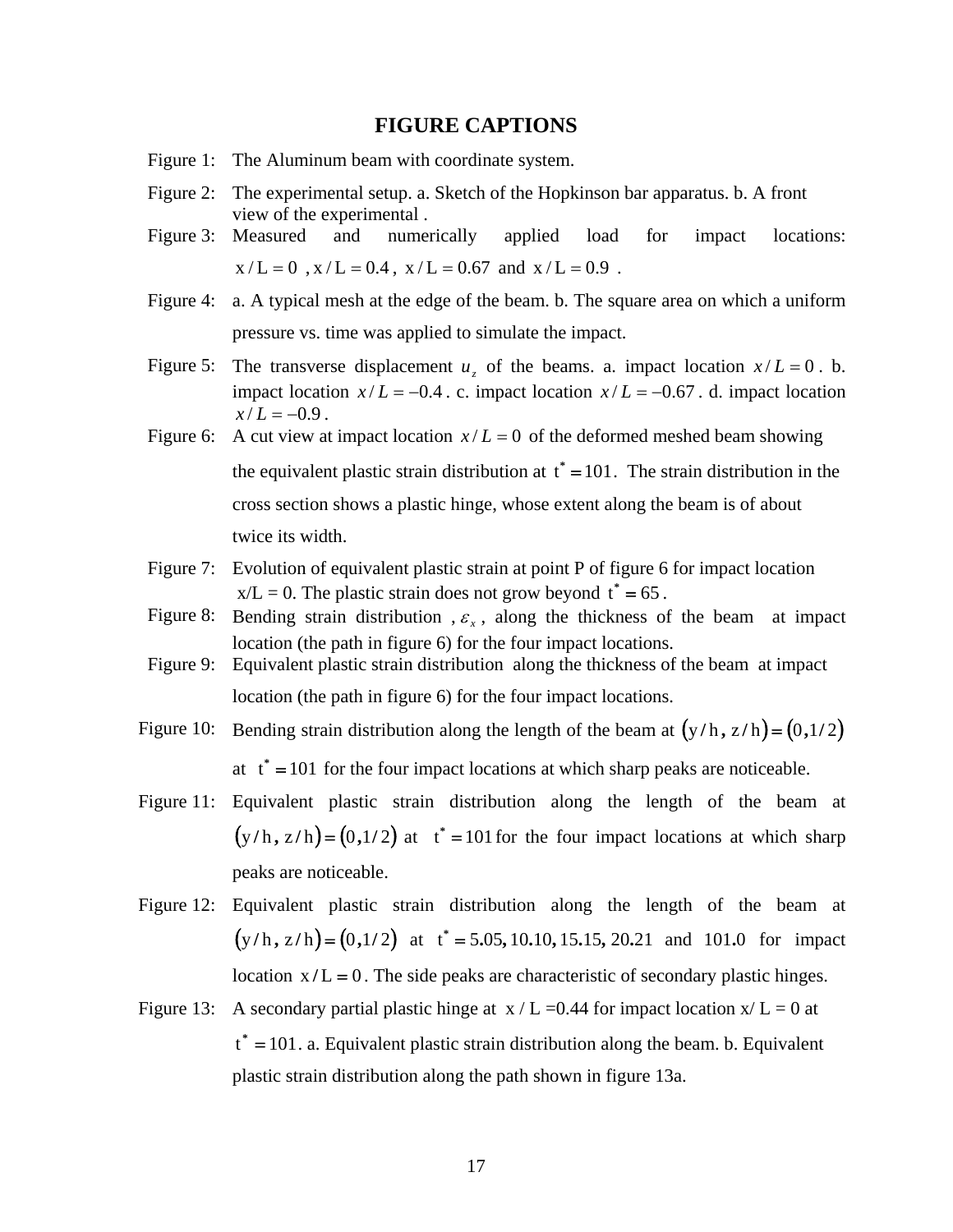- Figure 14: Normalized energy partitioning vs time for impact location  $x / L = 0$ .
- Figure 15: Elastic strain energy of the whole beam vs. time for the four impact locations.
- Figure 16: Kinetic energy of the whole beam vs. time for the four impact locations.
- Figure 17: Plastic dissipation energy of the whole beam vs. time for the four impact locations.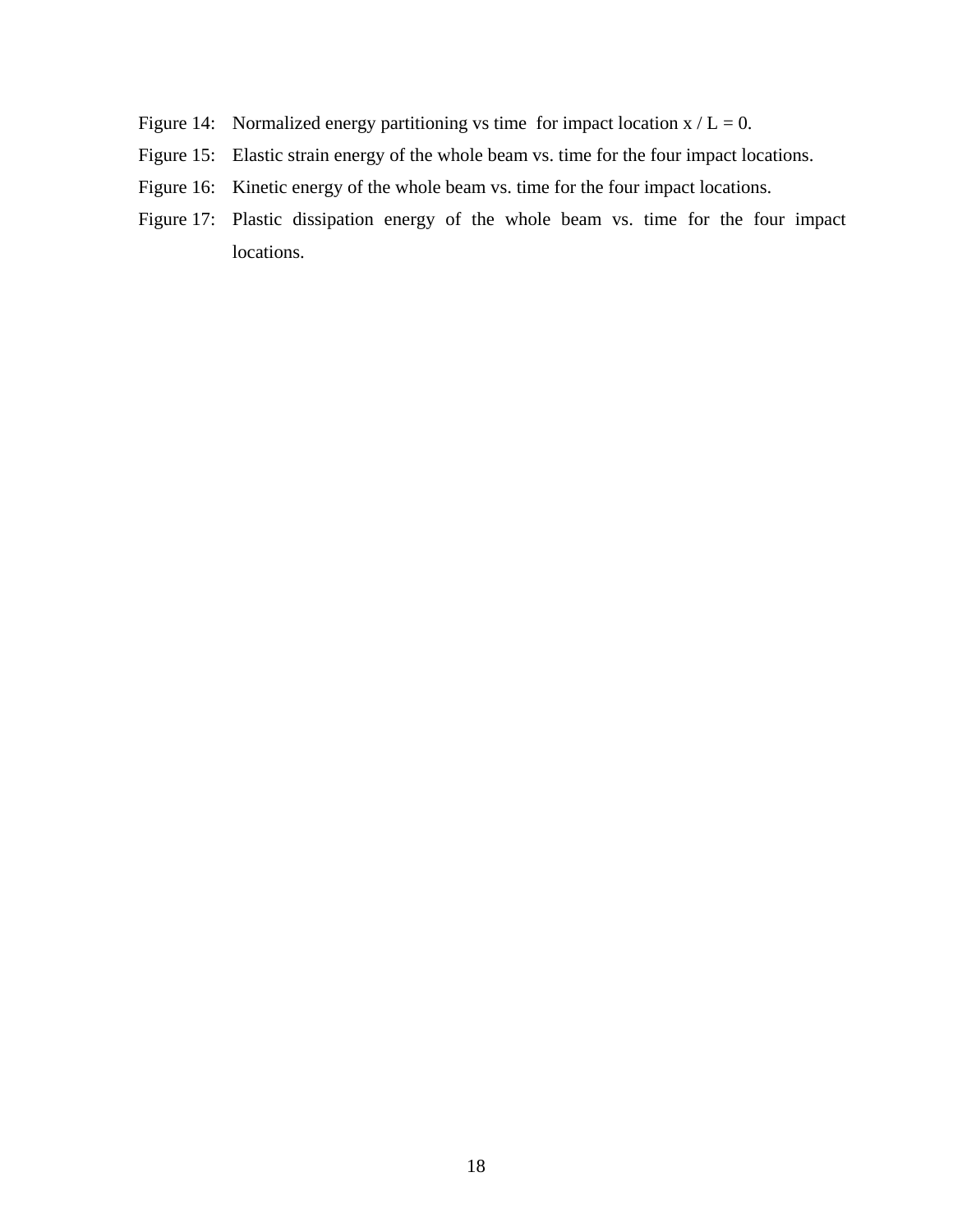## **FIGURES**



Figure 1: The aluminum beam with coordinate system.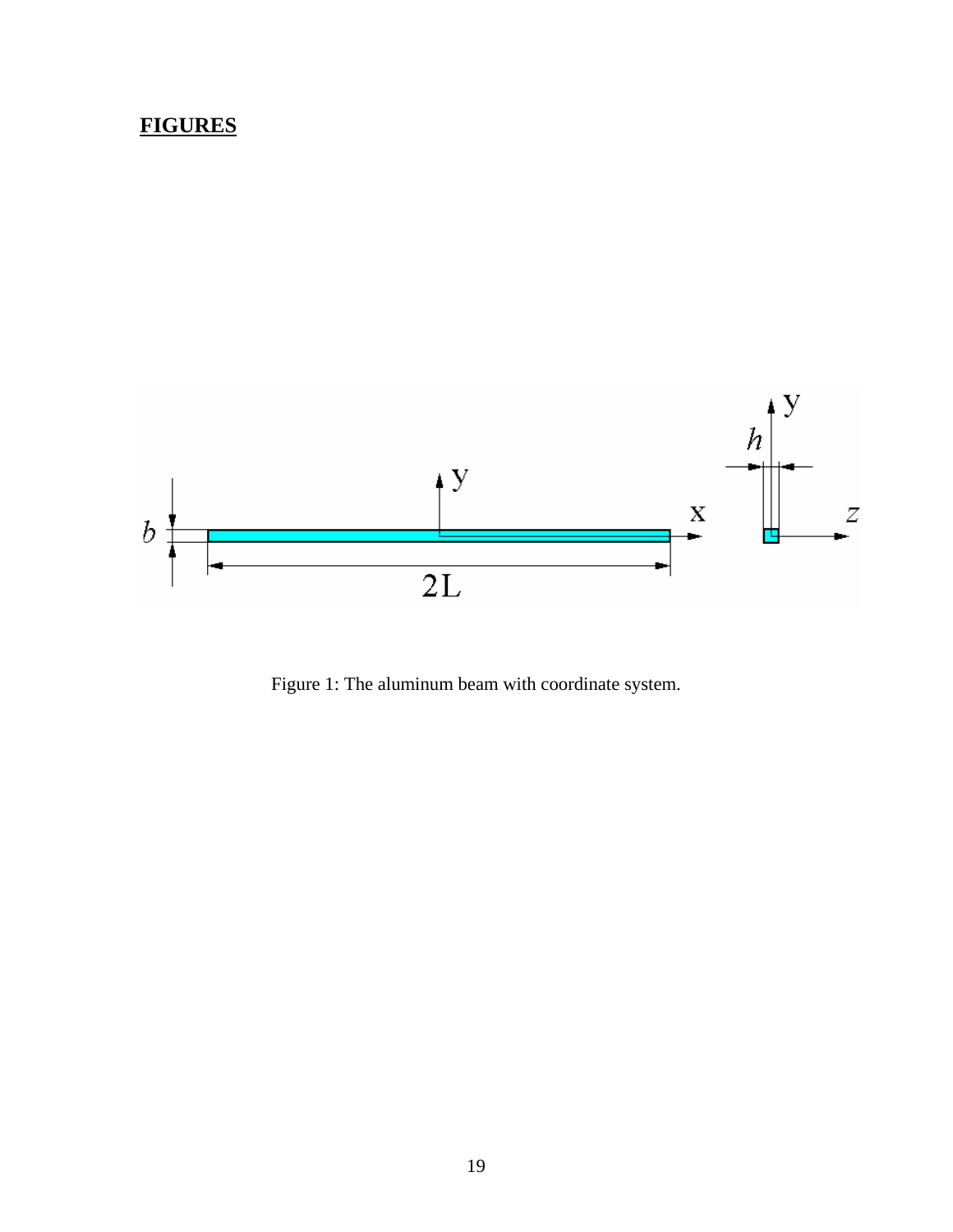A. Dorogoy and D. Rittel



Figure 2: The experimental setup. a. Sketch of the Hopkinson bar apparatus. b. A front view of the experimental setup.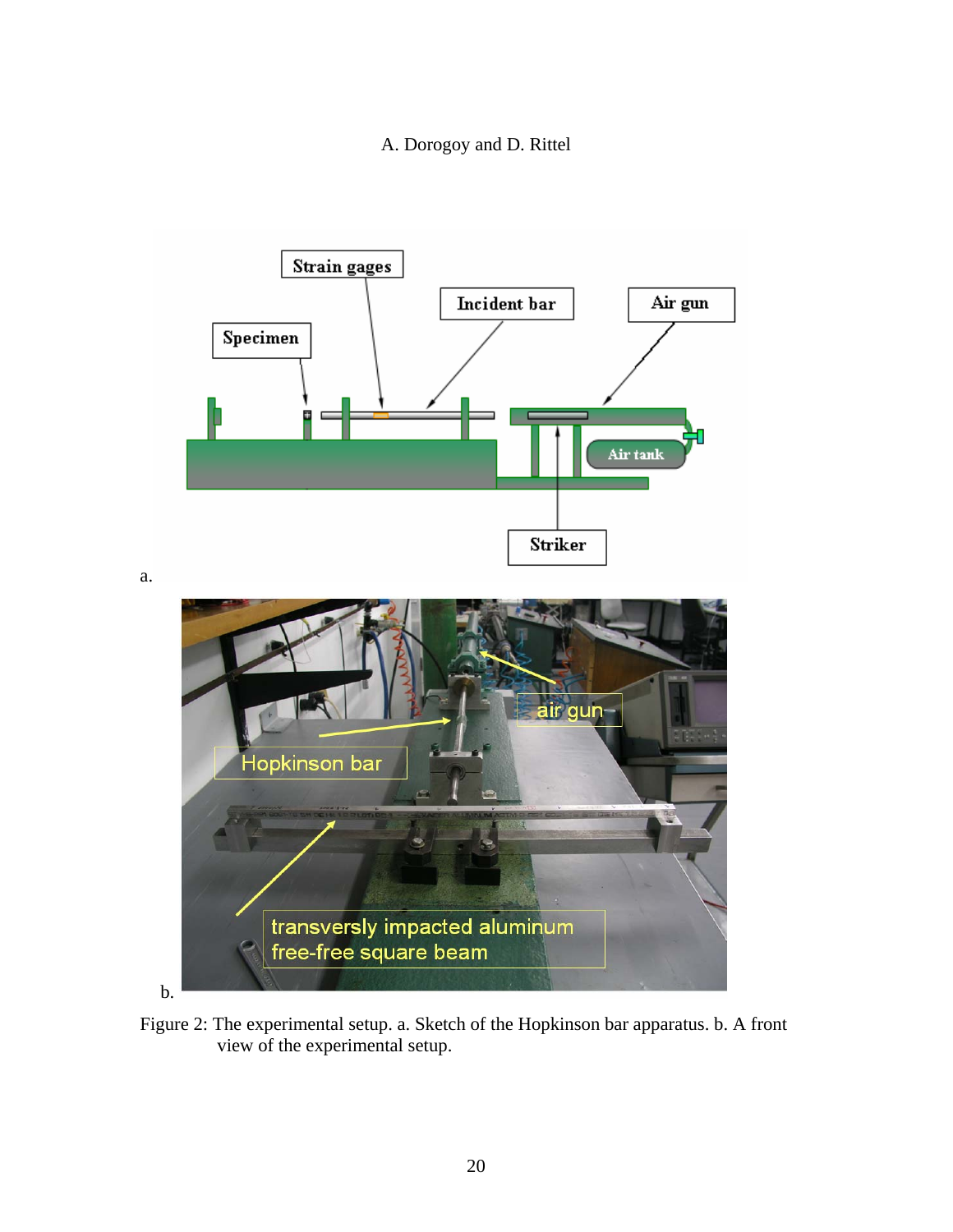A. Dorogoy and D. Rittel



Figure 3: Measured and numerically applied load for impact locations:  $x/L = 0$ ,  $x/L = 0.4$ ,  $x/L = 0.67$  and  $x/L = 0.9$ .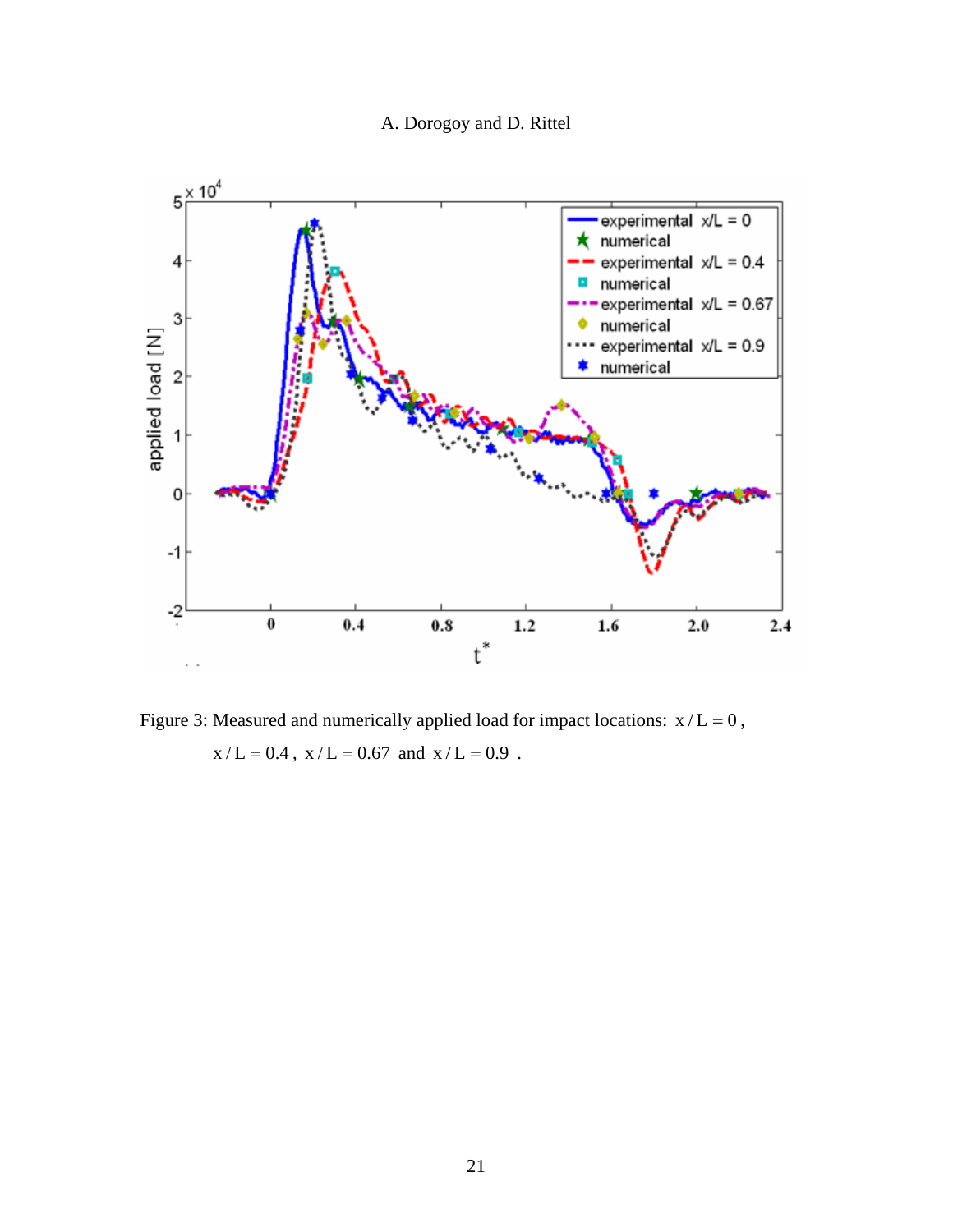

Figure 4: a. A typical mesh at the edge of the beam. b. The square area on which a uniform pressure vs. time was applied to simulate the impact.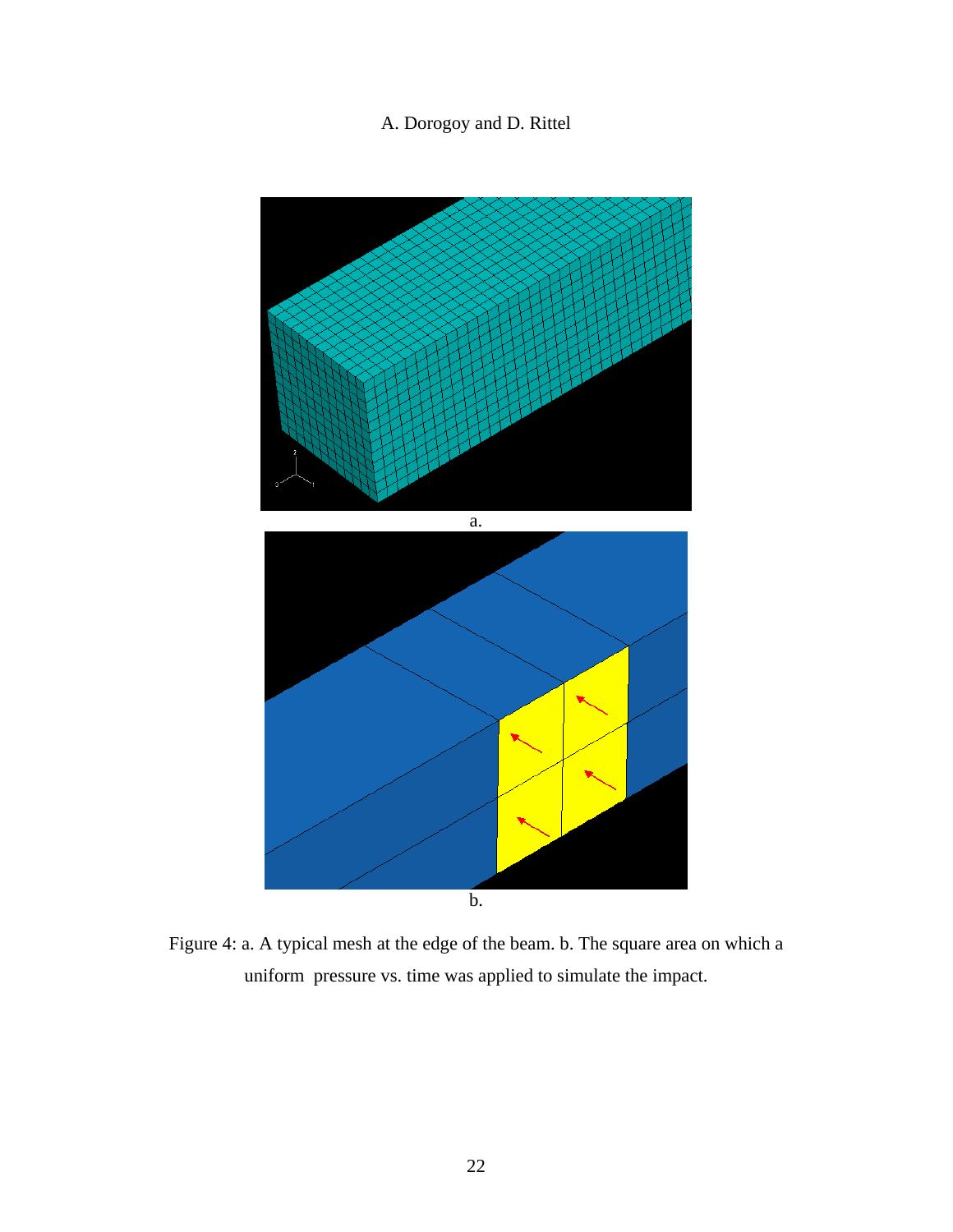A. Dorogoy and D. Rittel



b.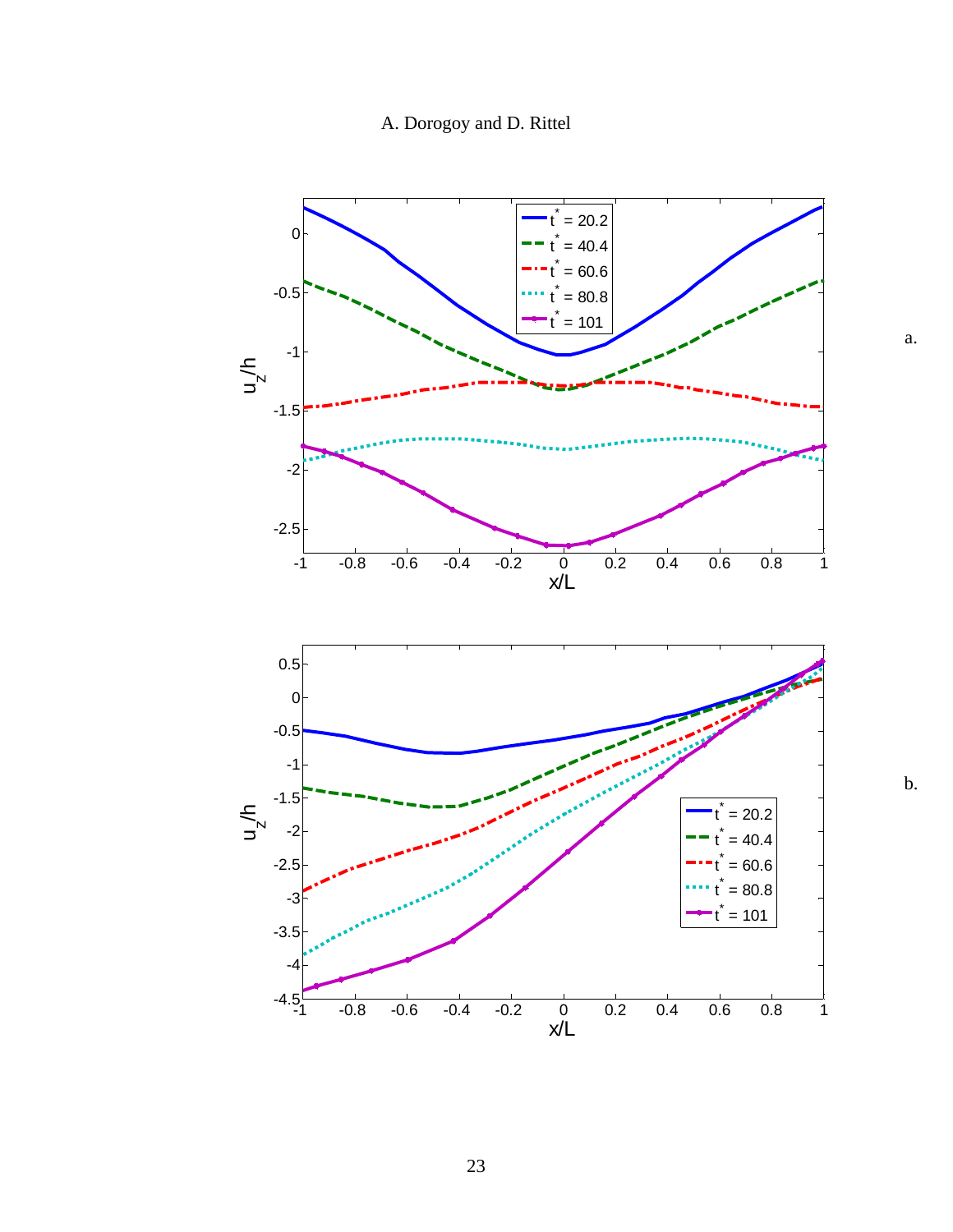

Figure 5: The transverse displacement  $u_z$  of the beams. Impact locations are: a.  $x/L = 0$ . b.  $x/L = -0.4$ . c.  $x/L = -0.67$ . d.  $x/L = -0.9$ .

d.

c.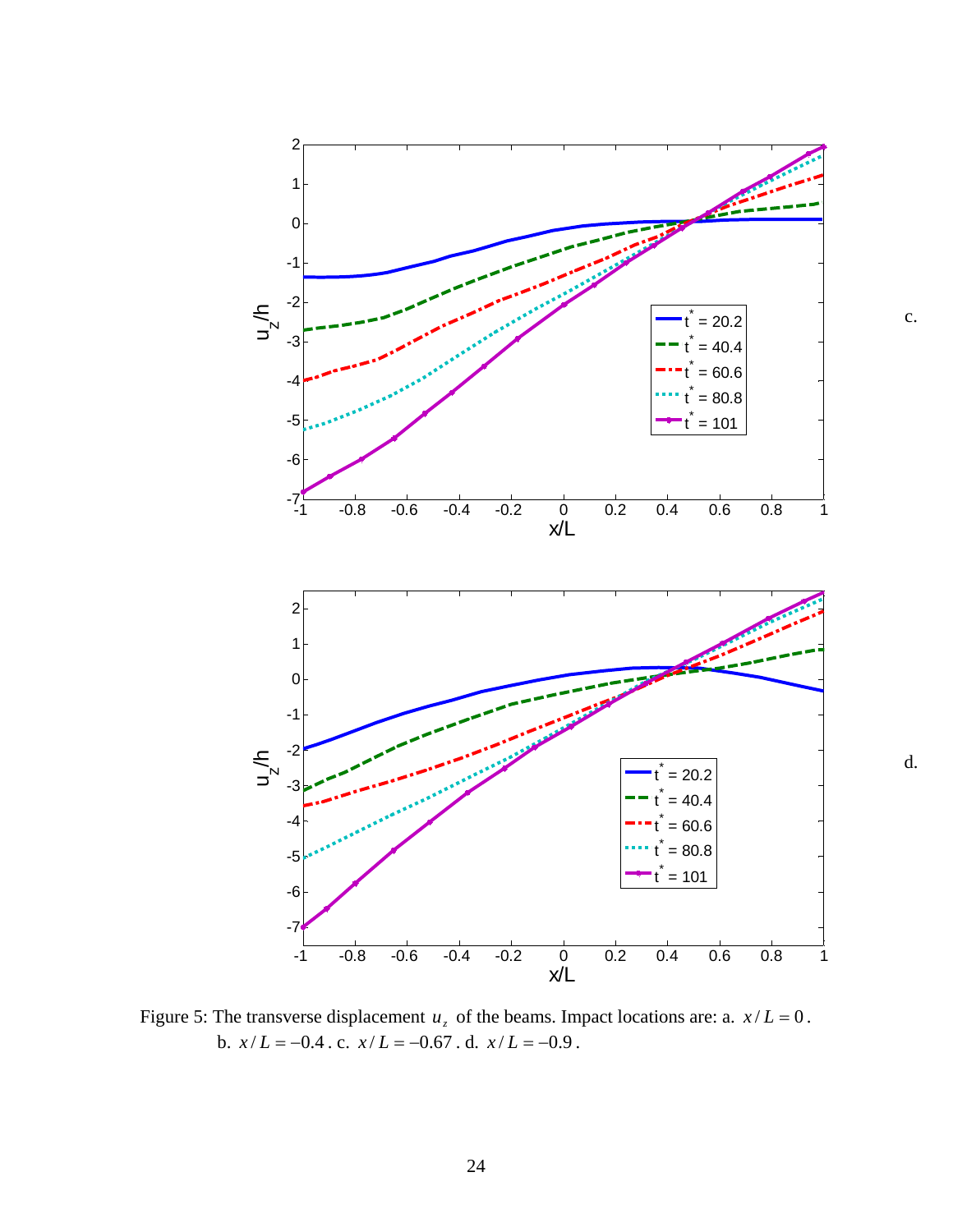

Figure 6: A cut view at impact location  $x/L = 0$  of the deformed meshed beam showing the equivalent plastic strain distribution at  $t^* = 101$ . The strain distribution in the cross section shows a plastic hinge, whose extent along the beam is of about twice its width.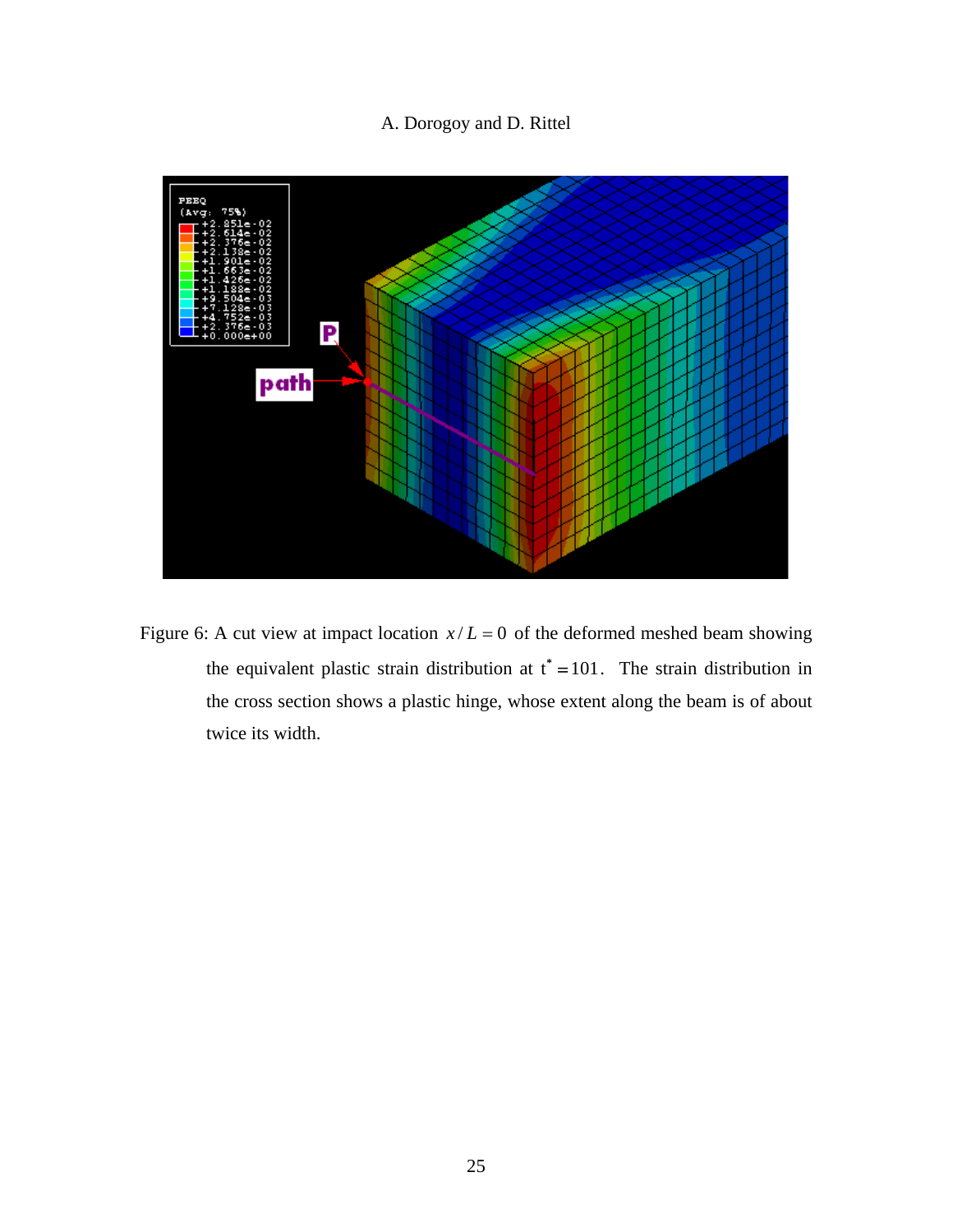

Figure 7: Evolution of equivalent plastic strain at point P of figure 6 for impact location  $x/L = 0$ . The plastic strain does not grow beyond  $t^* = 65$ .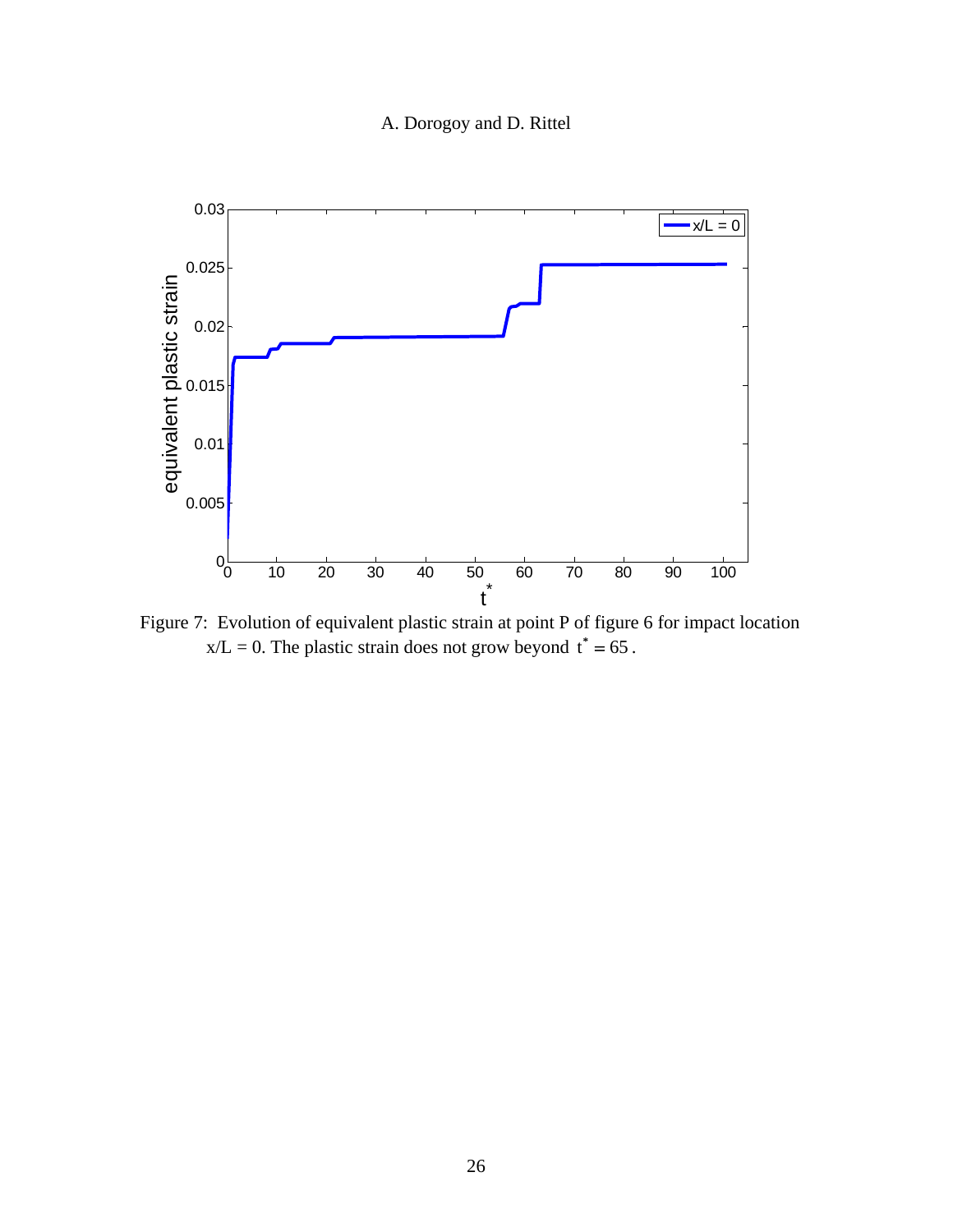

Figure 8: Bending strain distribution ,  $\varepsilon_x$ , along the thickness of the beam at impact location (the path in figure 6) for the four impact locations.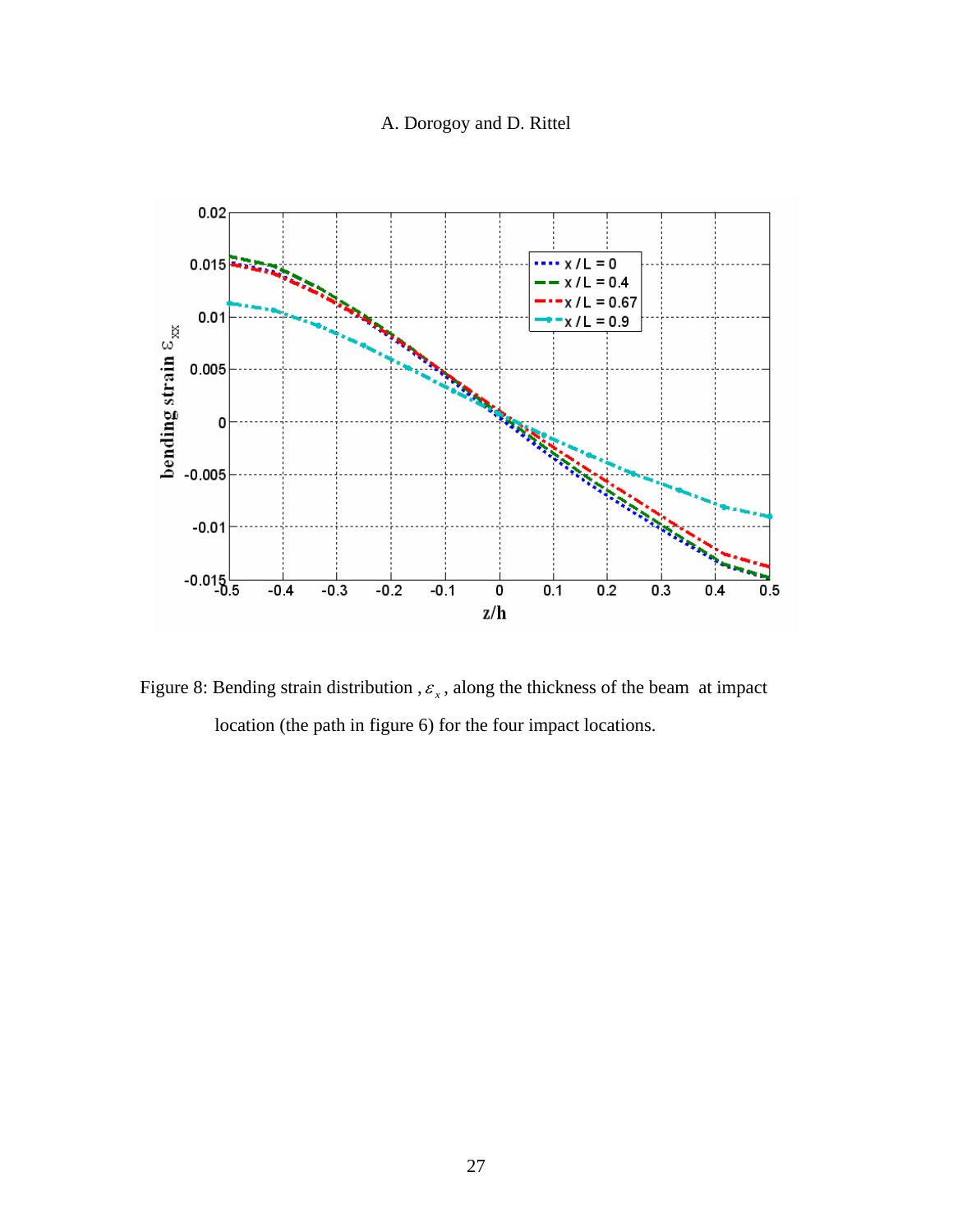

Figure 9: Equivalent plastic strain distribution along the thickness of the beam at impact location (the path in figure 6) for the four impact locations.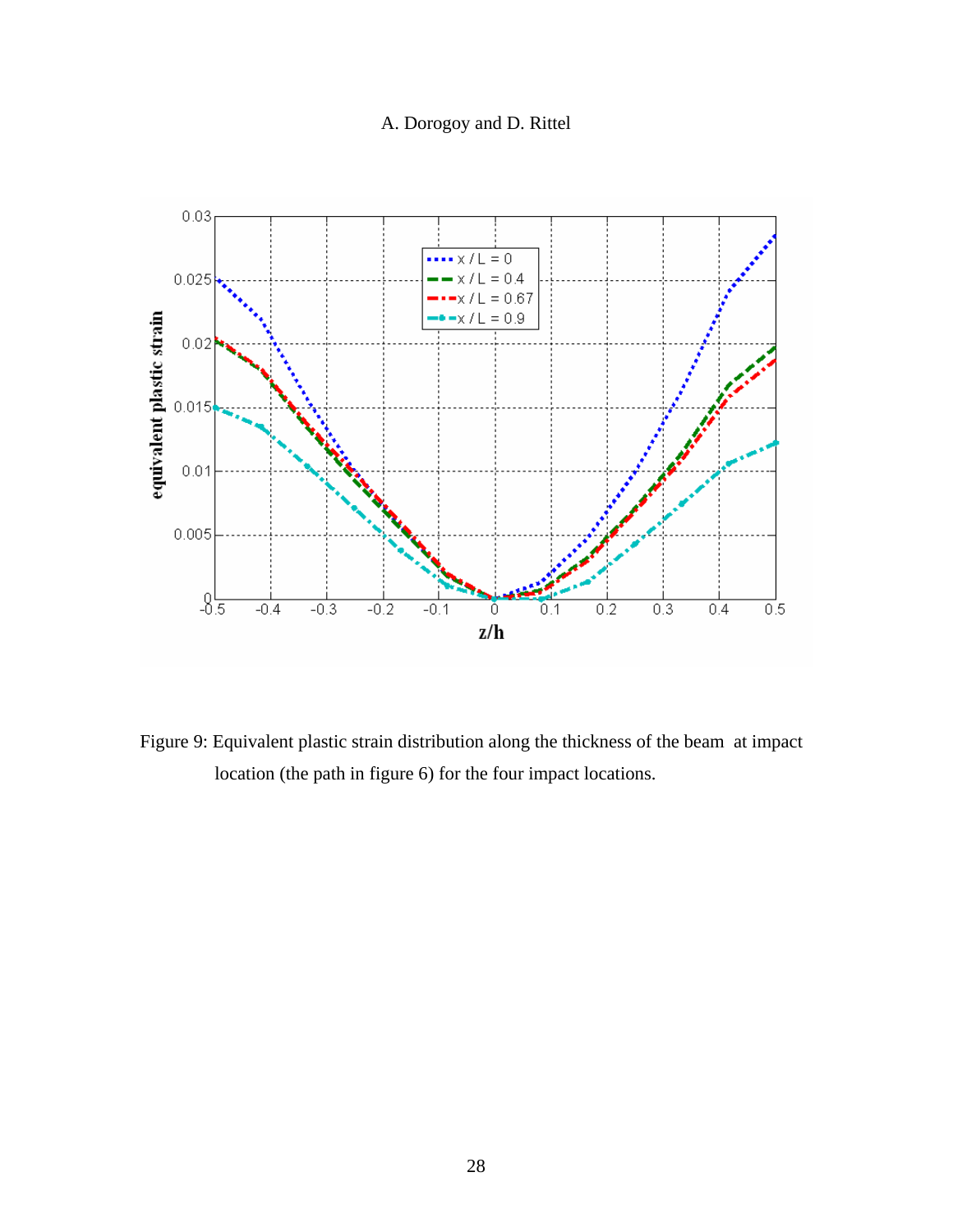A. Dorogoy and D. Rittel



Figure 10: Bending strain distribution along the length of the beam at  $(y/h, z/h) = (0, 1/2)$  at  $t^* = 101$  for the four impact locations at which sharp peaks are noticeable.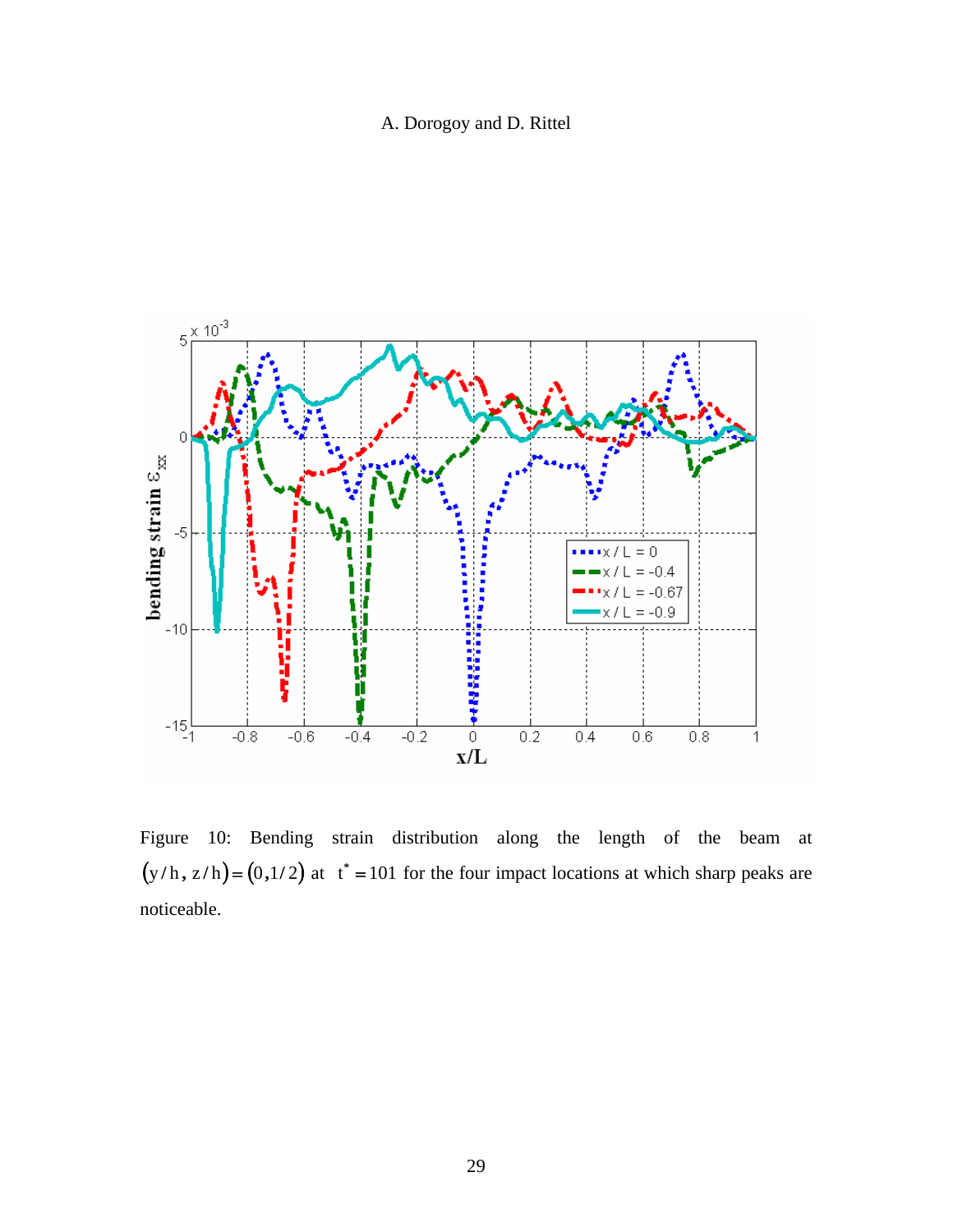

Figure 11: Equivalent plastic strain distribution along the length of the beam at  $(y/h, z/h) = (0, 1/2)$  at  $t^* = 101$  for the four impact locations at which sharp peaks are noticeable.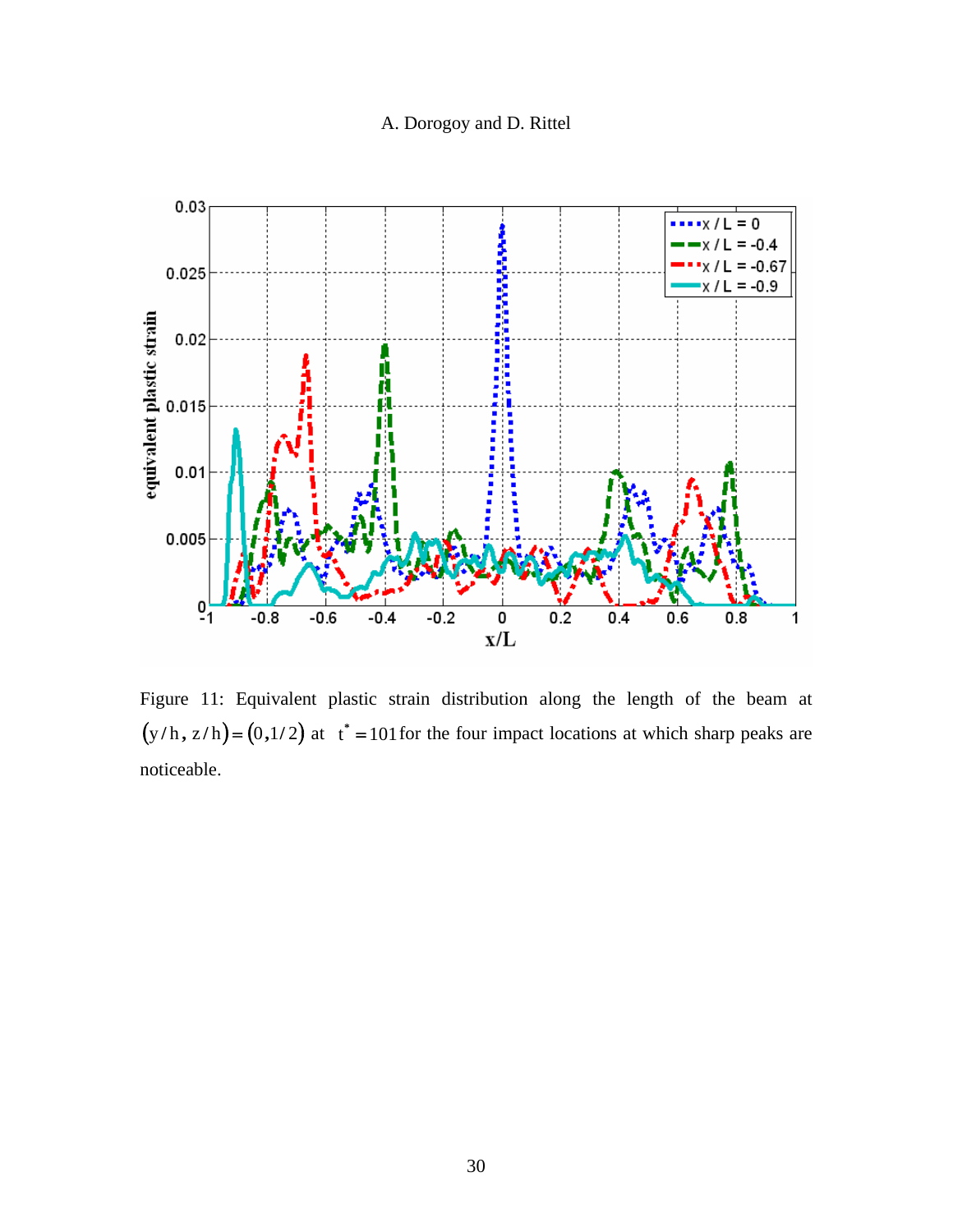

Figure 12: Equivalent plastic strain distribution along the length of the beam at  $(y/h, z/h) = (0, 1/2)$  at  $t^* = 5.05, 10.10, 15.15, 20.21$  and 101.0 for impact location  $x/L = 0$ . The side peaks are characteristic of secondary plastic hinges.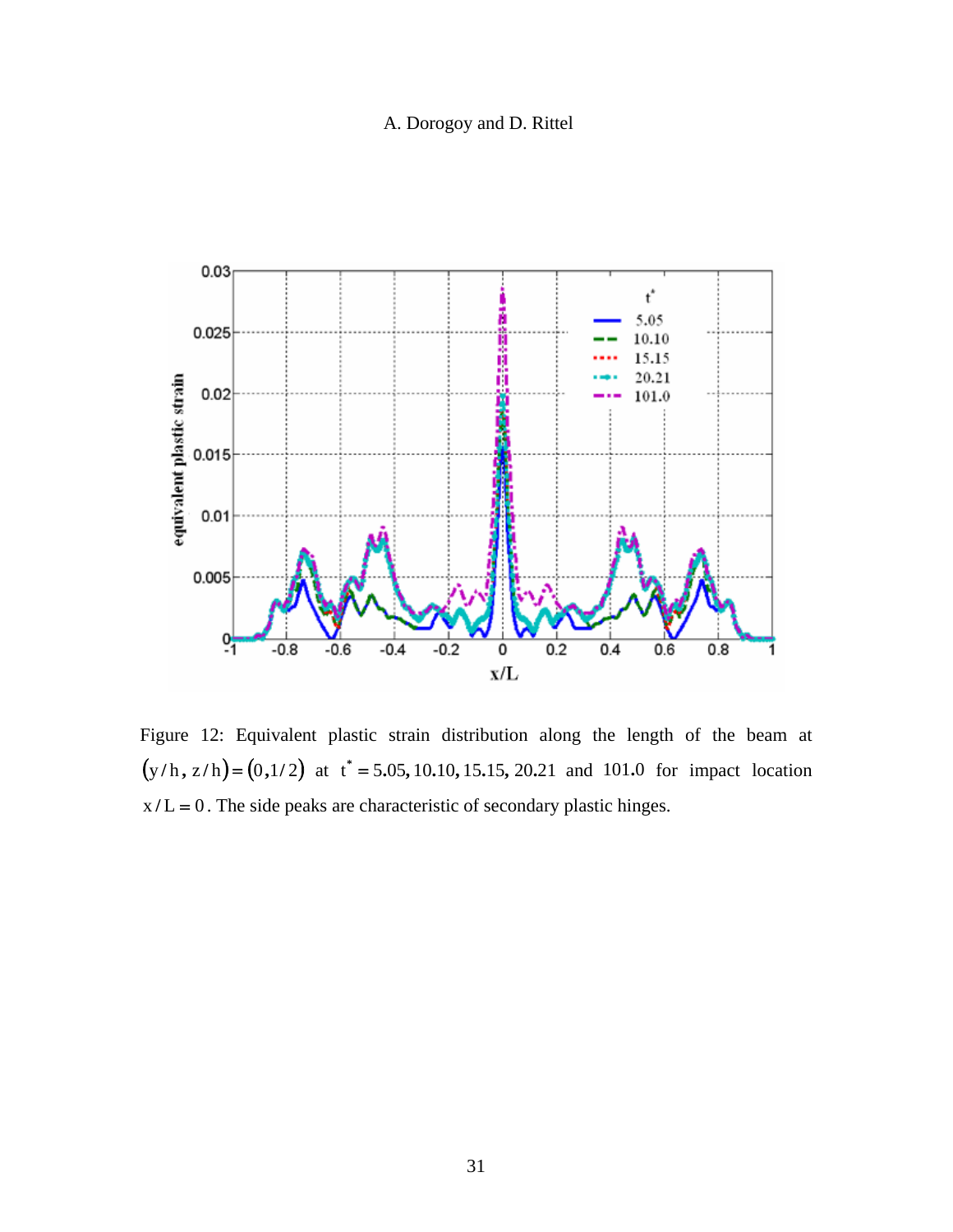



(b)

Figure 13: A secondary partial plastic hinge at  $x / L = 0.44$  for impact location  $x / L = 0$  at t<sup>\*</sup> = 101. a. Equivalent plastic strain distribution along the beam. b. Equivalent plastic strain distribution along the path shown in figure 13a.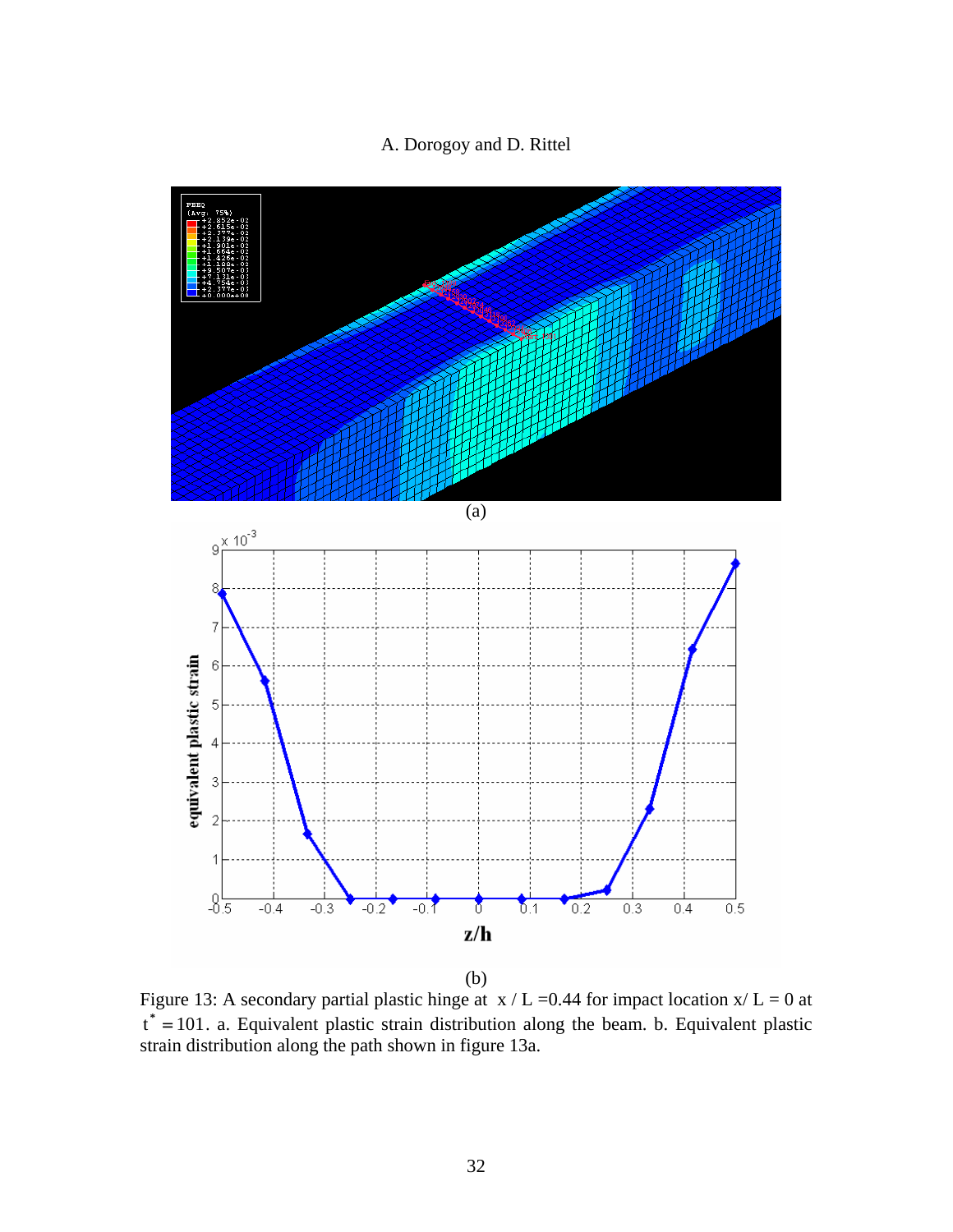A. Dorogoy and D. Rittel



Figure 14: Normalized energy partitioning vs. time for impact location  $x / L = 0$ .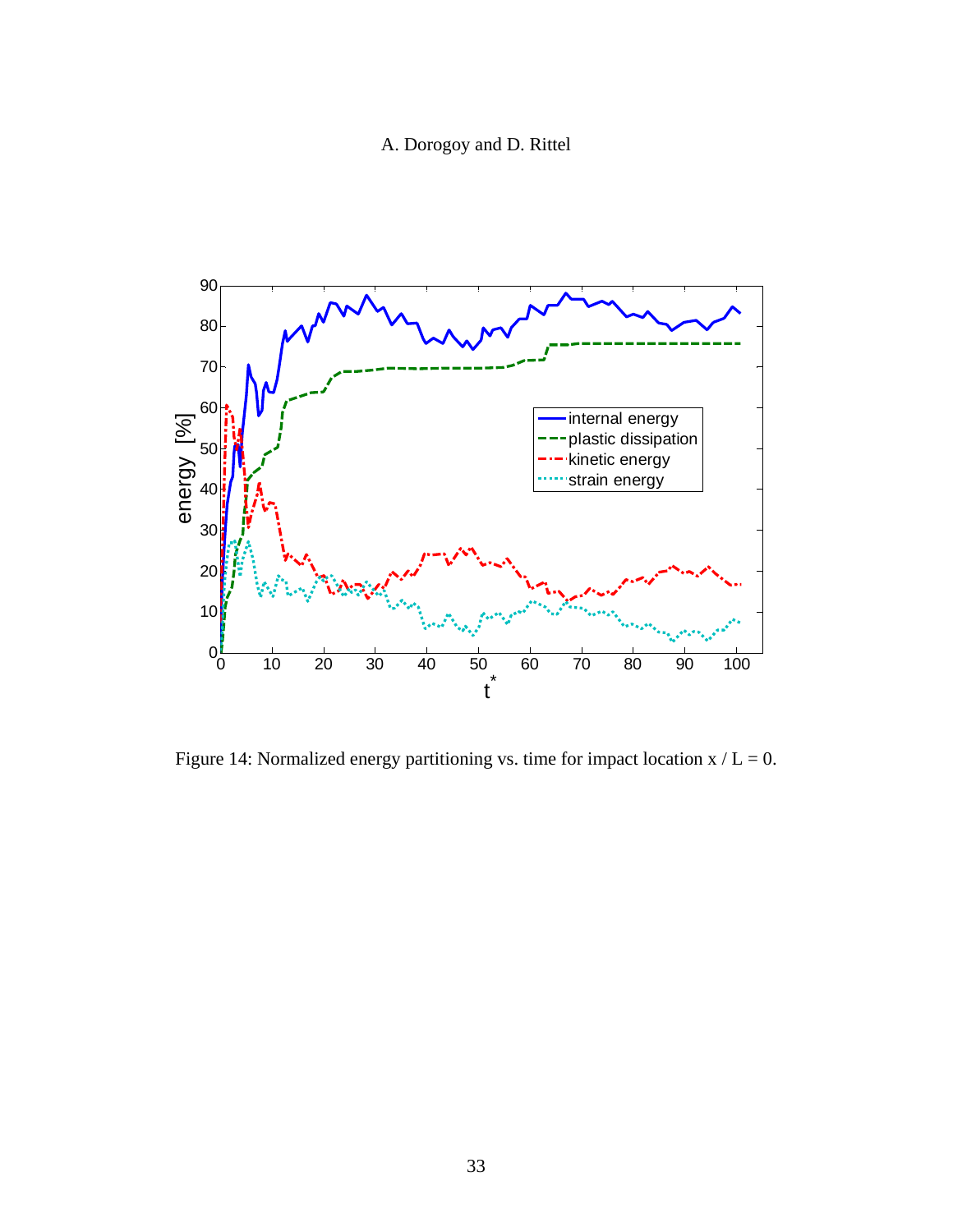A. Dorogoy and D. Rittel



Figure 15: Elastic strain energy of the whole beam vs. time for the four impact locations.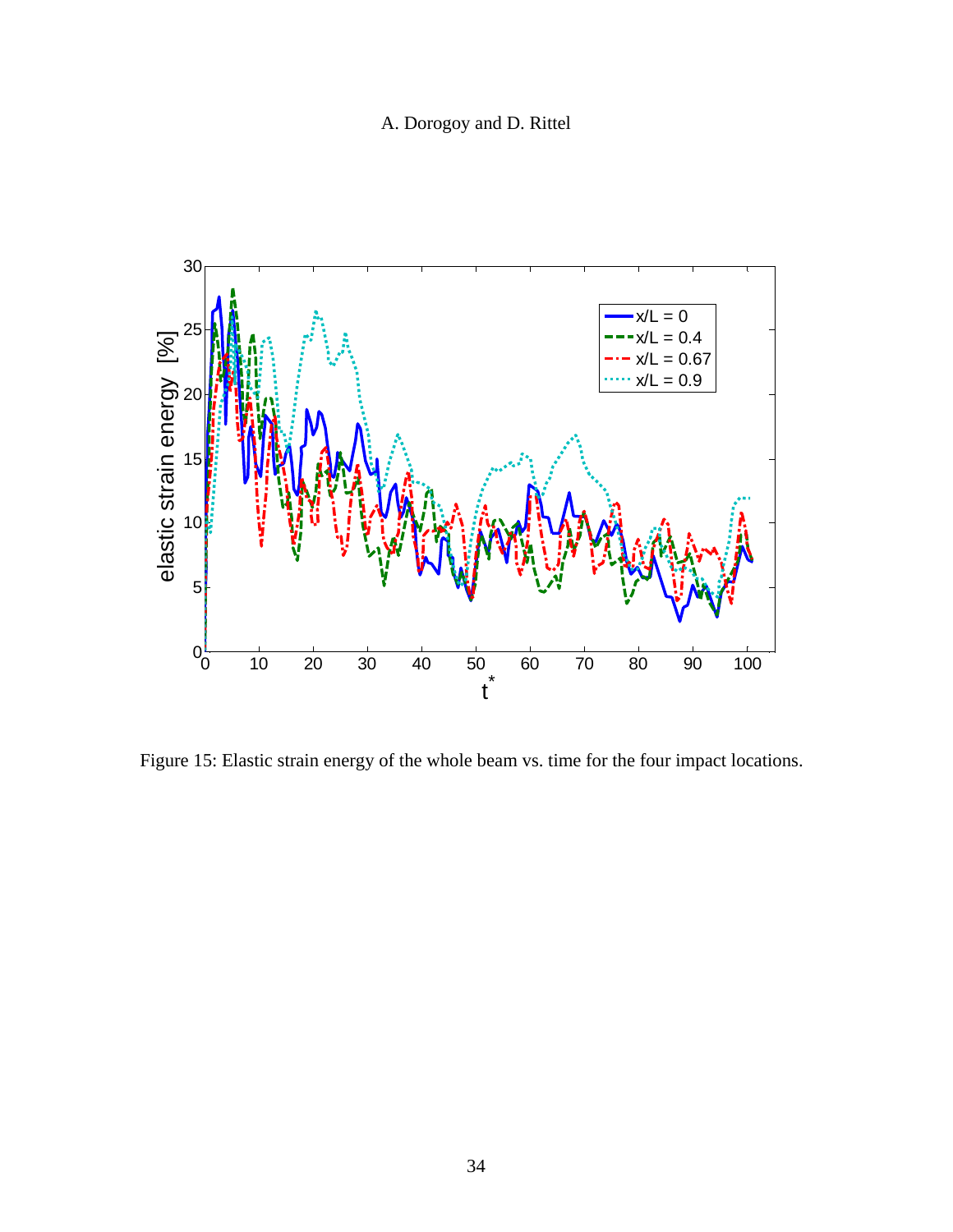A. Dorogoy and D. Rittel



Figure 16: Kinetic energy of the whole beam vs. time for the four impact locations.